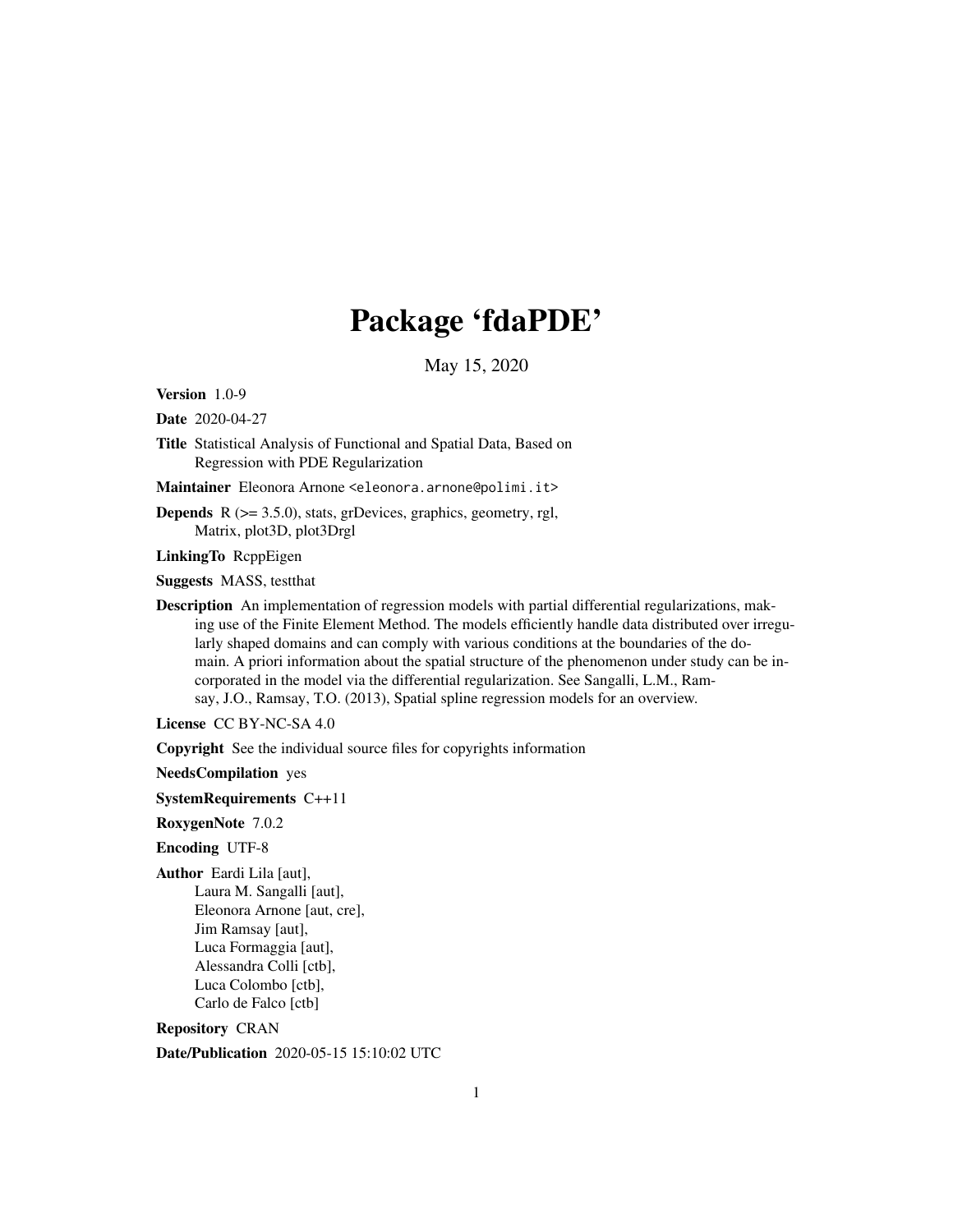## <span id="page-1-0"></span>R topics documented:

|       |                | $\overline{3}$ |
|-------|----------------|----------------|
|       |                | $\overline{4}$ |
|       |                | -5             |
|       |                |                |
|       |                |                |
|       |                |                |
|       |                |                |
|       |                |                |
|       |                |                |
|       |                |                |
|       |                |                |
|       |                |                |
|       |                |                |
|       |                |                |
|       |                |                |
|       |                |                |
|       | refine.mesh.2D |                |
|       |                |                |
| Index |                | 31             |

covs.test *Covariate test function for the horseshoe domain*

### Description

Implements a finite area test function the horseshoe domain.

#### Usage

covs.test(x, y)

#### Arguments

x, y Points at which to evaluate the test function.

#### Value

Returns function evaluations.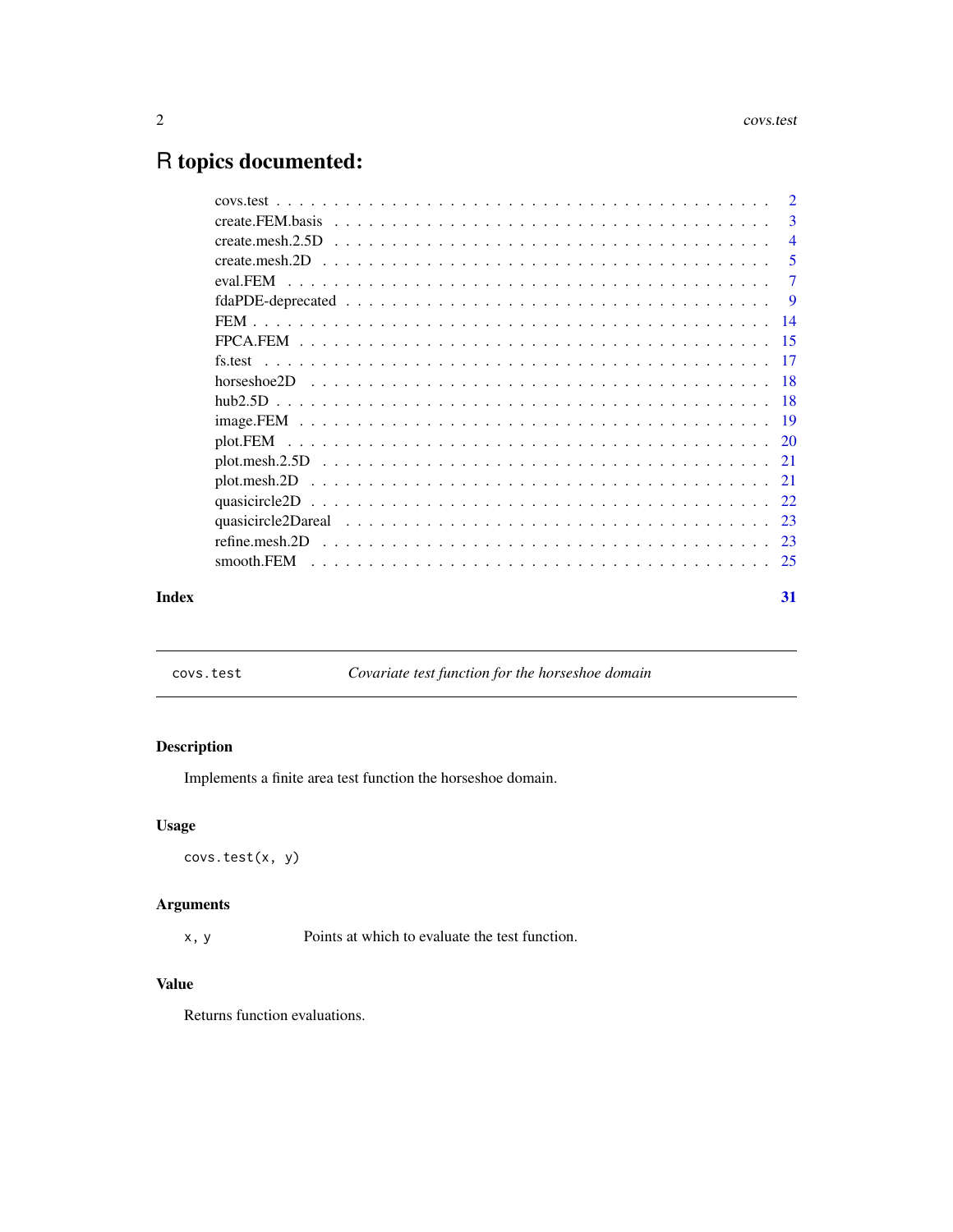#### <span id="page-2-1"></span><span id="page-2-0"></span>Description

Sets up a Finite Element basis. It requires a mesh.2D or mesh.2.5D object, as input. The basis' functions are globally continuos functions, that are polynomials once restricted to a triangle in the mesh. The current implementation includes linear finite elements (when order = 1 in the input mesh) and quadratic finite elements (when order = 2 in the input mesh).

#### Usage

create.FEM.basis(mesh)

#### Arguments

mesh A mesh. 2D or mesh. 2.5D object representing the domain triangulation. See [create.mesh.2D,](#page-4-1) [create.mesh.2.5D.](#page-3-1)

#### Value

A FEMbasis object. This contains the mesh, along with some additional quantities:

- orderEither "1" or "2". Order of the Finite Element basis.
- nbasisScalar. The number of basis.
- transf\_coordIt takes value only in the 2D case. It is a list of 4 vectors:  $diff1x$ ,  $diff1y$ ,  $diff2x$ and diff2y. Each vector has length #triangles and encodes the information for the tranformation matrix that transforms the nodes of the reference triangle to the nodes of the i-th triangle. The tranformation matrix for the i-th triangle has the form  $\left[ \text{diff1x}[i] \right] \text{diff2x}[i]$ ; diff1y $\left[ i \right]$ diff2y[i]].
- detJIt takes value only in the 2D case. A vector of length #triangles. The ith element contains the determinant of the transformation from the reference triangle to the nodes of the i-th triangle. Its value is also the double of the area of each triangle of the basis.

#### See Also

[create.mesh.2D](#page-4-1), [create.mesh.2.5D](#page-3-1)

#### Examples

```
## Upload the quasicircle2D data
data(quasicircle2D)
boundary_nodes = quasicircle2D$boundary_nodes
boundary_segments = quasicircle2D$boundary_segments
locations = quasicircle2D$locations
data = quasicircle2D$data
```
## Create the 2D mesh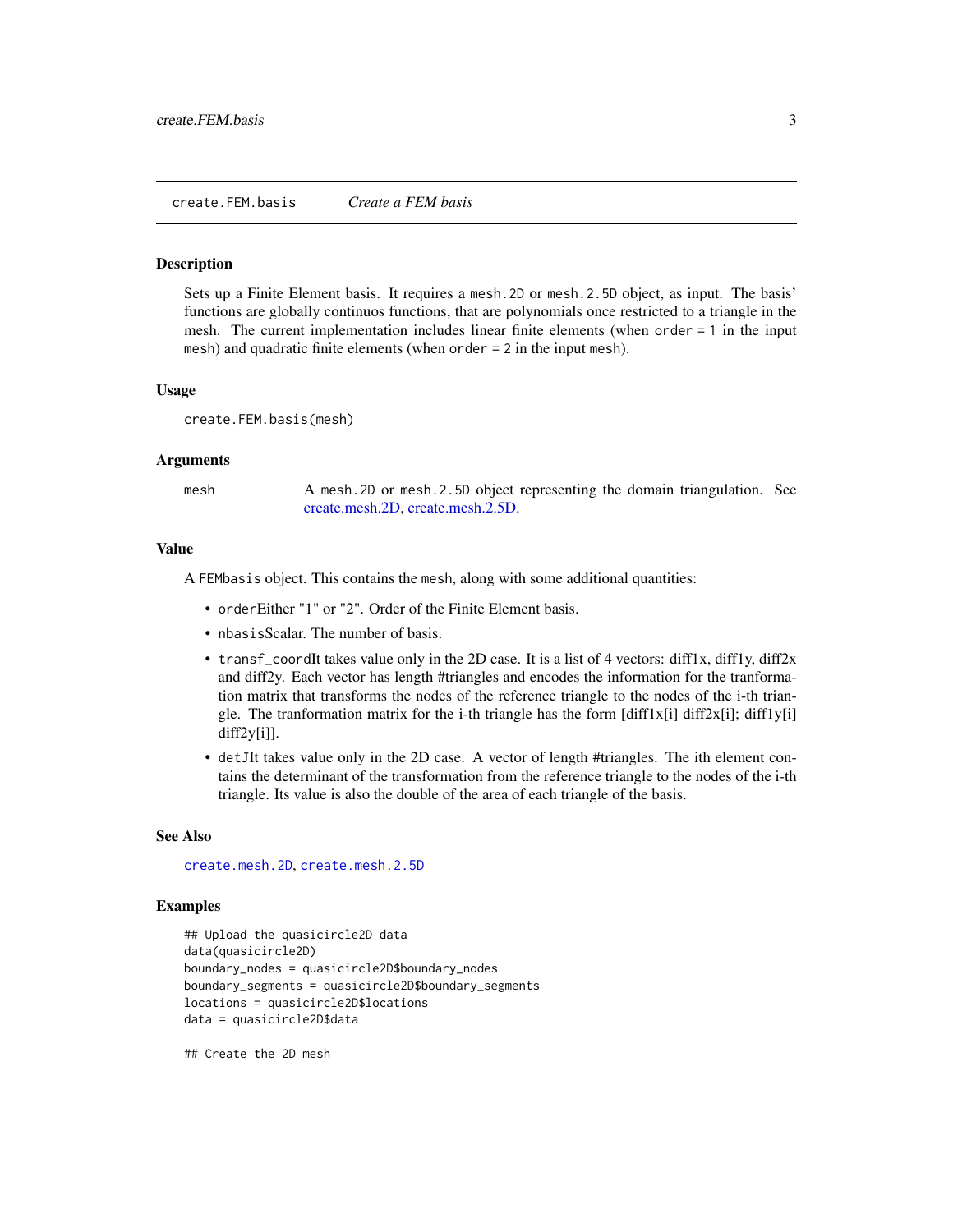```
mesh = create.mesh.2D(nodes = rbind(boundary_nodes, locations), segments = boundary_segments)
## Plot it
plot(mesh)
## Create the basis
FEMbasis = create.FEM.basis(mesh)
## Upload the hub2.5D data
data(hub2.5D)
hub2.5D.nodes = hub2.5D$hub2.5D.nodes
hub2.5D.triangles = hub2.5D$hub2.5D.triangles
## Create the 2.5D mesh
mesh = create.mesh.2.5D(nodes = hub2.5D.nodes, triangles = hub2.5D.triangles)
## Plot it
plot(mesh)
## Create the basis
FEMbasis = create.FEM.basis(mesh)
```
<span id="page-3-1"></span>

| create.mesh.2.5D | Create a mesh. 2.5D object from the nodes locations and the connec- |
|------------------|---------------------------------------------------------------------|
|                  | tivty matrix                                                        |

#### Description

Create a mesh.2.5D object from the nodes locations and the connectivty matrix

#### Usage

create.mesh.2.5D(nodes, triangles, order = 1)

#### Arguments

| nodes     | A #nodes-by-3 matrix specifying the locations of each node.                                                                                                                                                                                                                                                |
|-----------|------------------------------------------------------------------------------------------------------------------------------------------------------------------------------------------------------------------------------------------------------------------------------------------------------------|
| triangles | A #triangles-by-3 (when order = 1) or #triangles-by-6 (when order = 2) matrix,<br>specifying the indices of the nodes in each triangle.                                                                                                                                                                    |
| order     | Either '1' or '2'. It specifies wether each mesh triangle should be represented<br>by 3 nodes (the triangle' vertices) or by 6 nodes (the triangle's vertices and<br>midpoints). These are respectively used for linear (order $= 1$ ) and quadratic<br>(order = 2) Finite Elements. Default is order = 1. |

#### Value

An object of the class mesh.2.5D with the following output:

- nnodesThe #nodes in the mesh.
- ntrianglesThe #triangles in the mesh.
- nodesA #nodes-by-3 matrix containing the x,y and z coordinate for each point of the mesh.
- trianglesA #triangles-by-3 (when  $order = 1$ ) or #triangles-by-6 (when  $order = 2$ ) matrix, specifying the indices of the nodes in each triangle.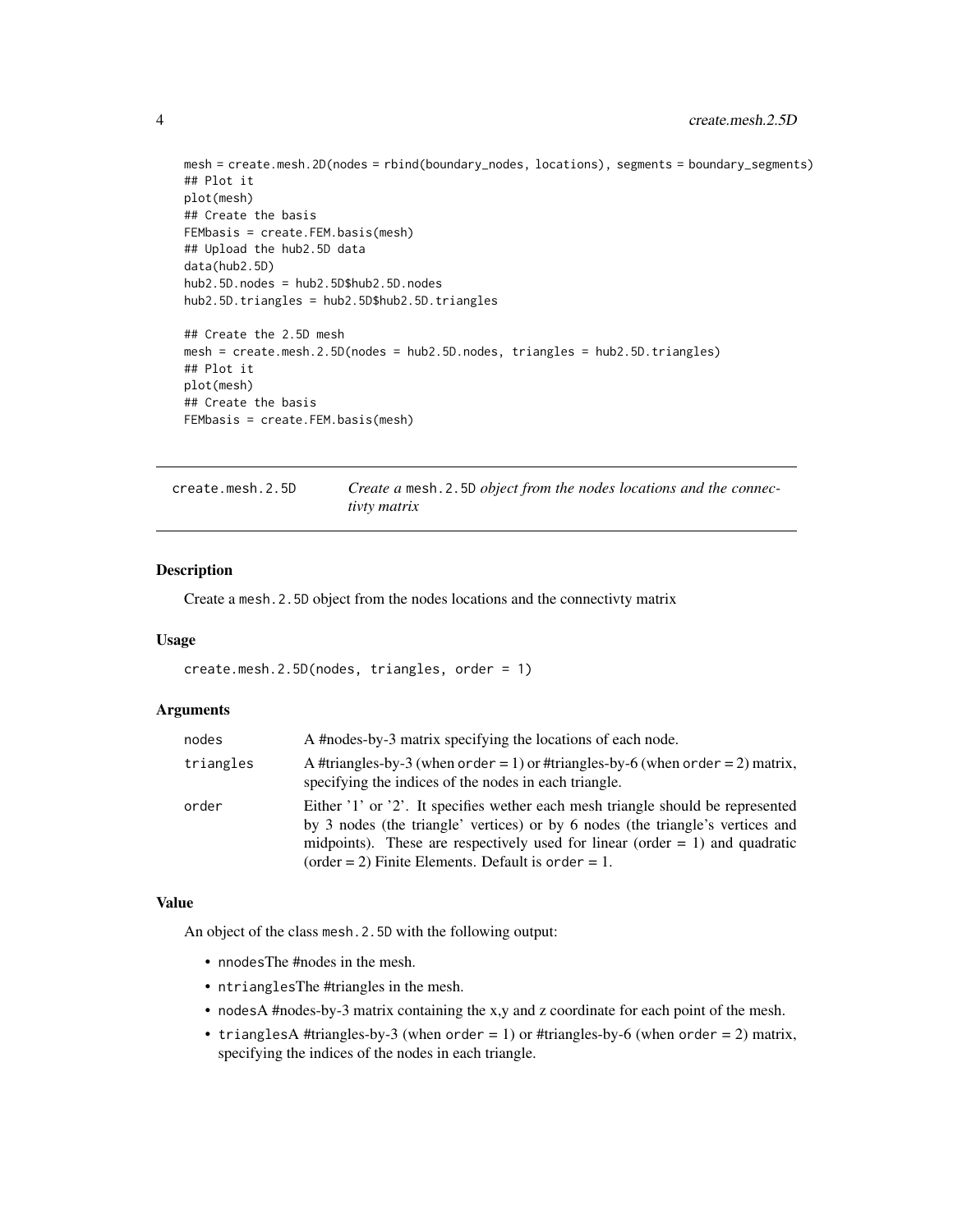#### <span id="page-4-0"></span>create.mesh.2D 5

• orderEither '1' or '2'. It specifies wether each mesh triangle should be represented by 3 nodes (the triangle' vertices) or by 6 nodes (the triangle's vertices and midpoints). It is passed unchanged from the input.

#### Examples

```
library(fdaPDE)
## Upload the hub2.5D the data
data(hub2.5D)
hub2.5D.nodes = hub2.5D$hub2.5D.nodes
hub2.5D.triangles = hub2.5D$hub2.5D.triangles
## Create mesh from nodes and connectivity matrix:
mesh = create.mesh.2.5D(nodes = hub2.5D.nodes, triangles = hub2.5D.triangles)
plot(mesh)
```
#### create.mesh.2D *Create a 2D triangular mesh*

#### **Description**

This function is a wrapper of the Triangle library (http://www.cs.cmu.edu/~quake/triangle.html). It can be used to create a triangulation of the domain of interest starting from a list of points, to be used as triangles' vertices, and a list of segments, that define the domain boundary. The resulting mesh is a Constrained Delaunay triangulation. This is constructed in a way to preserve segments provided in the input segments without splitting them. This imput can be used to define the boundaries of the domain. If this imput is NULL, it generates a triangulation over the convex hull of the points. It is also possible to create a mesh.2D from the nodes locations and the connectivity matrix.

#### Usage

```
create.mesh.2D(nodes, nodesattributes = NA, segments = NA, holes = NA,
                     triangles = NA, order = 1, verbosity = 0)
```
#### Arguments

nodes A #nodes-by-2 matrix containing the x and y coordinates of the mesh nodes.

nodesattributes

A matrix with #nodes rows containing nodes' attributes. These are passed unchanged to the output. If a node is added during the triangulation process or mesh refinement, its attributes are computed by linear interpolation using the attributes of neighboring nodes. This functionality is for instance used to compute the value of a Dirichlet boundary condition at boundary nodes added during the triangulation process.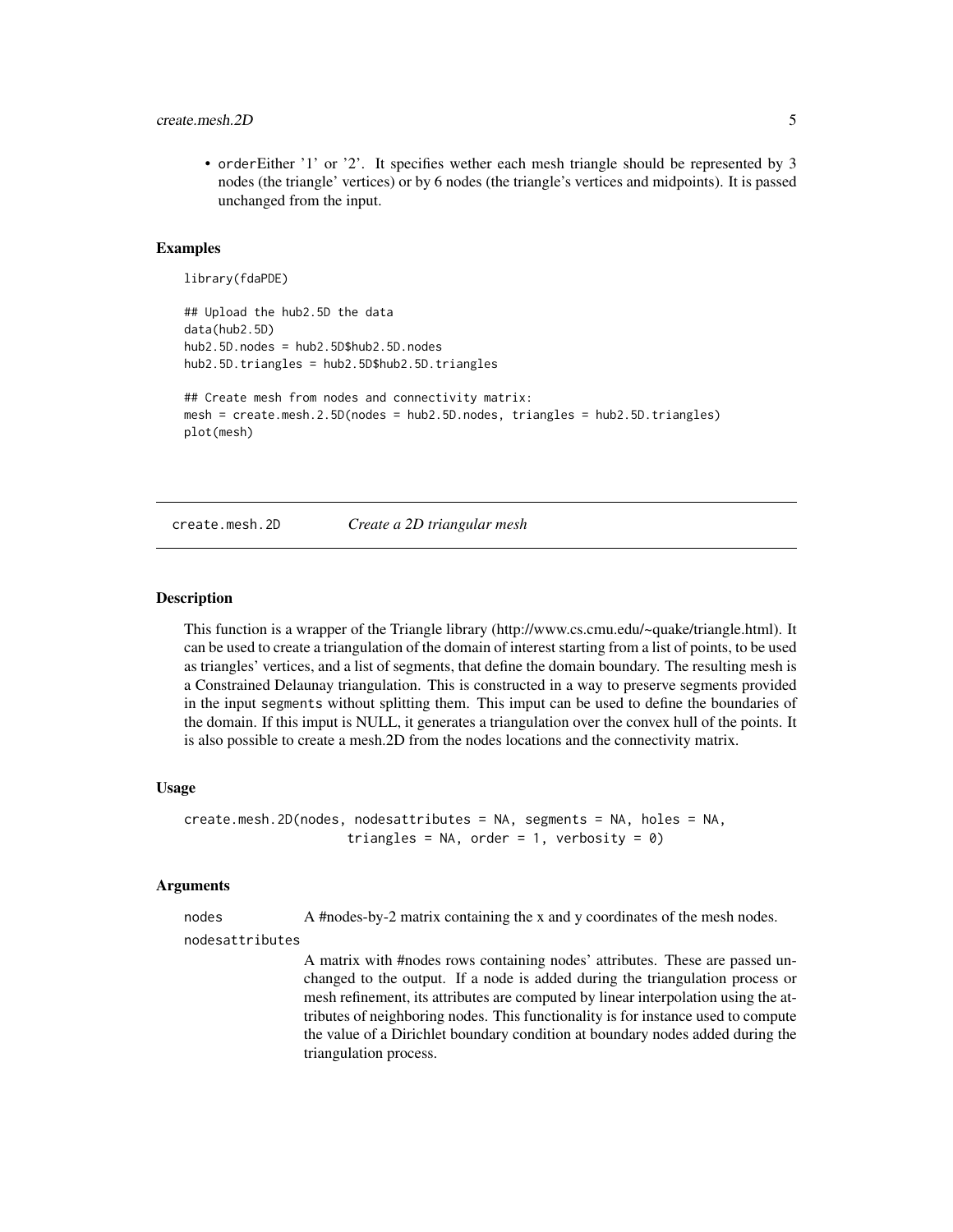| segments  | A #segments-by-2 matrix. Each row contains the row's indices in nodes of the<br>vertices where the segment starts from and ends to. Segments are edges that<br>are not splitted during the triangulation process. These are for instance used to<br>define the boundaries of the domain. If this is input is NULL, it generates a<br>triangulation over the convex hull of the points specified in nodes.                                                                                                                                    |
|-----------|----------------------------------------------------------------------------------------------------------------------------------------------------------------------------------------------------------------------------------------------------------------------------------------------------------------------------------------------------------------------------------------------------------------------------------------------------------------------------------------------------------------------------------------------|
| holes     | A #holes-by-2 matrix containing the x and y coordinates of a point internal to<br>each hole of the mesh. These points are used to carve holes in the triangulation,<br>when the domain has holes.                                                                                                                                                                                                                                                                                                                                            |
| triangles | A #triangles-by-3 (when order = 1) or #triangles-by-6 (when order = 2) ma-<br>trix. This option is used when a triangulation is already available. It specifies the<br>triangles giving the row's indices in nodes of the triangles' vertices and (when<br>$nodes = 2)$ also if the triangles' edges midpoints. The triangles' vertices and<br>midpoints are ordered as described at<br>https://www.cs.cmu.edu/~quake/triangle.highorder.html. In this case the func-<br>tion create.mesh. 2D is used to produce a complete mesh. 2D object. |
| order     | Either '1' or '2'. It specifies wether each mesh triangle should be represented<br>by 3 nodes (the triangle' vertices) or by 6 nodes (the triangle's vertices and<br>midpoints). These are respectively used for linear (order $= 1$ ) and quadratic<br>(order = 2) Finite Elements. Default is order = 1.                                                                                                                                                                                                                                   |
| verbosity | This can be $'0'$ , $'1'$ or $'2'$ . It indicates the level of verbosity in the triangulation<br>process. When verbosity = $0$ no message is returned during the triangulation.<br>When verbosity $= 2$ the triangulation process is described step by step by<br>displayed messages. Default is verbosity = $0$ .                                                                                                                                                                                                                           |

#### Value

An object of the class mesh.2D with the following output:

- nodesA #nodes-by-2 matrix containing the x and y coordinates of the mesh nodes.
- nodesmarkersA vector of length #nodes, with entries either '1' or '0'. An entry '1' indicates that the corresponding node is a boundary node; an entry '0' indicates that the corresponding node is not a boundary node.
- nodesattributesA matrix with #nodes rows containing nodes' attributes. These are passed unchanged from the input.
- trianglesA #triangles-by-3 (when  $order = 1$ ) or #triangles-by-6 (when  $order = 2$ ) matrix. This option is used when a triangulation is already available. It specifies the triangles giving the indices in nodes of the triangles' vertices and (when nodes = 2) also if the triangles' edges midpoints. The triangles' vertices and midpoints are ordered as described at https://www.cs.cmu.edu/~quake/triangle.highorder.html.
- segmentsmarkerA vector of length #segments with entries either '1' or '0'. An entry '1' indicates that the corresponding element in segments is a boundary segment; an entry '0' indicates that the corresponding segment is not a boundary segment.
- edgesA #edges-by-2 matrix containing all the edges of the triangles in the output triangulation. Each row contains the row's indices in nodes, indicating the nodes where the edge starts from and ends to.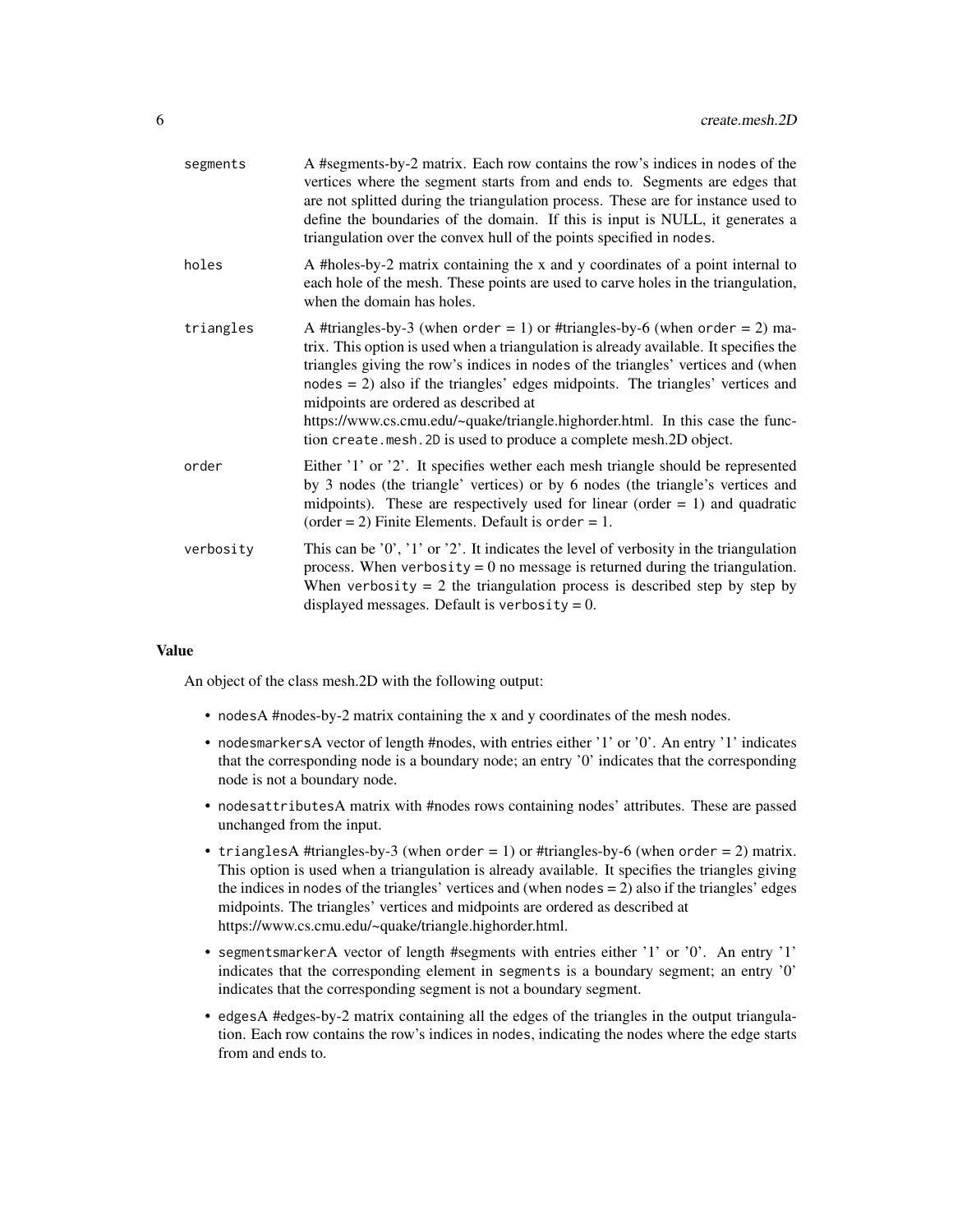- <span id="page-6-0"></span>• edgesmarkersA vector of lenght #edges with entries either '1' or '0'. An entry '1' indicates that the corresponding element in edge is a boundary edge; an entry '0' indicates that the corresponding edge is not a boundary edge.
- neighborsA #triangles-by-3 matrix. Each row contains the indices of the three neighbouring triangles. An entry '-1' indicates that one edge of the triangle is a boundary edge.
- holesA #holes-by-2 matrix containing the x and y coordinates of a point internal to each hole of the mesh. These points are used to carve holes in the triangulation, when the domain has holes.
- orderEither '1' or '2'. It specifies wether each mesh triangle should be represented by 3 nodes (the triangle' vertices) or by 6 nodes (the triangle's vertices and midpoints). These are respectively used for linear (order = 1) and quadratic (order = 2) Finite Elements.

#### See Also

[refine.mesh.2D](#page-22-1), [create.FEM.basis](#page-2-1)

#### Examples

library(fdaPDE)

```
## Upload the quasicirle2D data
data(quasicircle2D)
boundary_nodes = quasicircle2D$boundary_nodes
boundary_segments = quasicircle2D$boundary_segments
locations = quasicircle2D$locations
data = quasicircle2D$data
## Create mesh from boundary
## if the domain is convex it is sufficient to call:
mesh = create.mesh.2D(nodes = rbind(boundary_nodes, locations))
plot(mesh)
## if the domain is not convex, pass in addition the segments the compose the boundary:
mesh = create.mesh.2D(nodes = rbind(boundary_nodes, locations), segments = boundary_segments)
## Create mesh from data locations (without knowing the boundary)
mesh = create.mesh.2D(nodes = locations)
plot(mesh)
## In this case the domain is the convex hull of the data locations.
## Do this only if you do not have any information about the shape of the domain of interest.
```
eval.FEM *Evaluate a FEM object at a set of point locations*

#### **Description**

It evaluates a FEM object at the specified set of locations or areal regions. The locations are used for pointwise evaluations and incidence matrix for areal evaluations. The locations and the incidence matrix cannot be both NULL or both provided.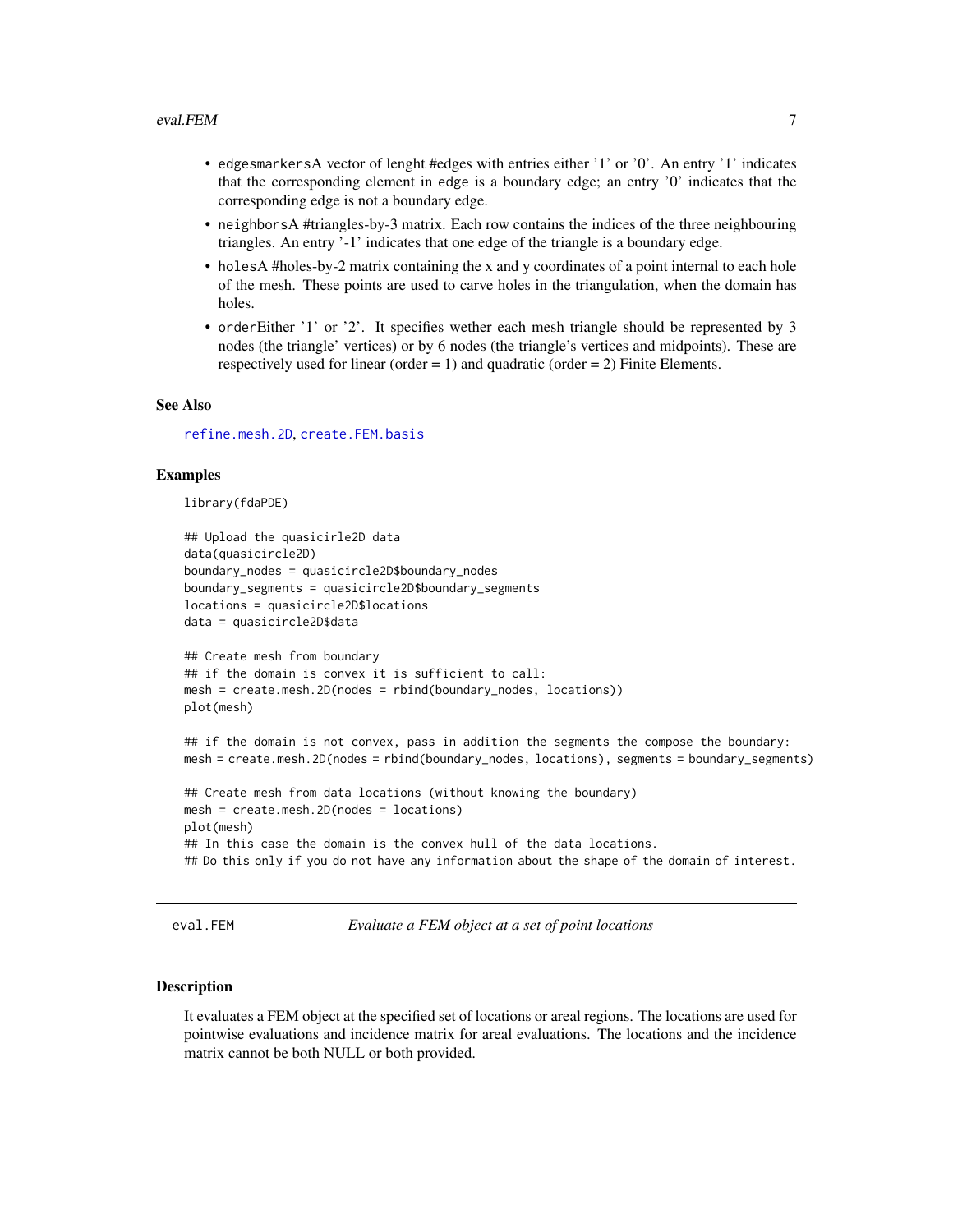#### Usage

```
eval.FEM(FEM, locations = NULL, incidence_matrix = NULL)
```
#### Arguments

| FEM              | A FEM object to be evaluated.                                                                                                                |
|------------------|----------------------------------------------------------------------------------------------------------------------------------------------|
| locations        | A 2-columns (in 2D) or 3-columns (in 2.5D) matrix with the spatial locations<br>where the FEM object should be evaluated.                    |
| incidence_matrix |                                                                                                                                              |
|                  | In case of areal evaluations, the #regions-by-#elements incidence matrix defin-<br>ing the regions where the FEM object should be evaluated. |

#### Value

A vector or a matrix of numeric evaluations of the FEM object. If the FEM object contains multiple finite element functions the output is a matrix, and each row corresponds to the location (or areal region) where the evaluation has been taken, while each column corresponds to the function evaluated.

#### References

- Sangalli, L. M., Ramsay, J. O., & Ramsay, T. O. (2013). Spatial spline regression models. Journal of the Royal Statistical Society: Series B (Statistical Methodology), 75(4), 681-703.
- Azzimonti, L., Sangalli, L. M., Secchi, P., Domanin, M., & Nobile, F. (2015). Blood flow velocity field estimation via spatial regression with PDE penalization. Journal of the American Statistical Association, 110(511), 1057-1071.

#### Examples

```
library(fdaPDE)
## Upload the horseshoe2D data
data(horseshoe2D)
boundary_nodes = horseshoe2D$boundary_nodes
boundary_segments = horseshoe2D$boundary_segments
locations = horseshoe2D$locations
## Create the 2D mesh
mesh = create.mesh.2D(nodes = rbind(boundary_nodes, locations), segments = boundary_segments)
## Create the FEM basis
FEMbasis = create.FEM.basis(mesh)
## Compute the coeff vector evaluating the desired function at the mesh nodes
## In this case we consider the fs.test() function introduced by Wood et al. 2008
coeff = fs.test(mesh$nodes[,1], mesh$nodes[,2])
## Create the FEM object
FEMfunction = FEM(coeff, FEMbasis)
## Evaluate the finite element function in the location (1,0.5)
eval.FEM(FEMfunction, locations = matrix(c(1, 0.5), ncol = 2))
```
## Evaluate the mean of the finite element function over the fifth triangle of the mesh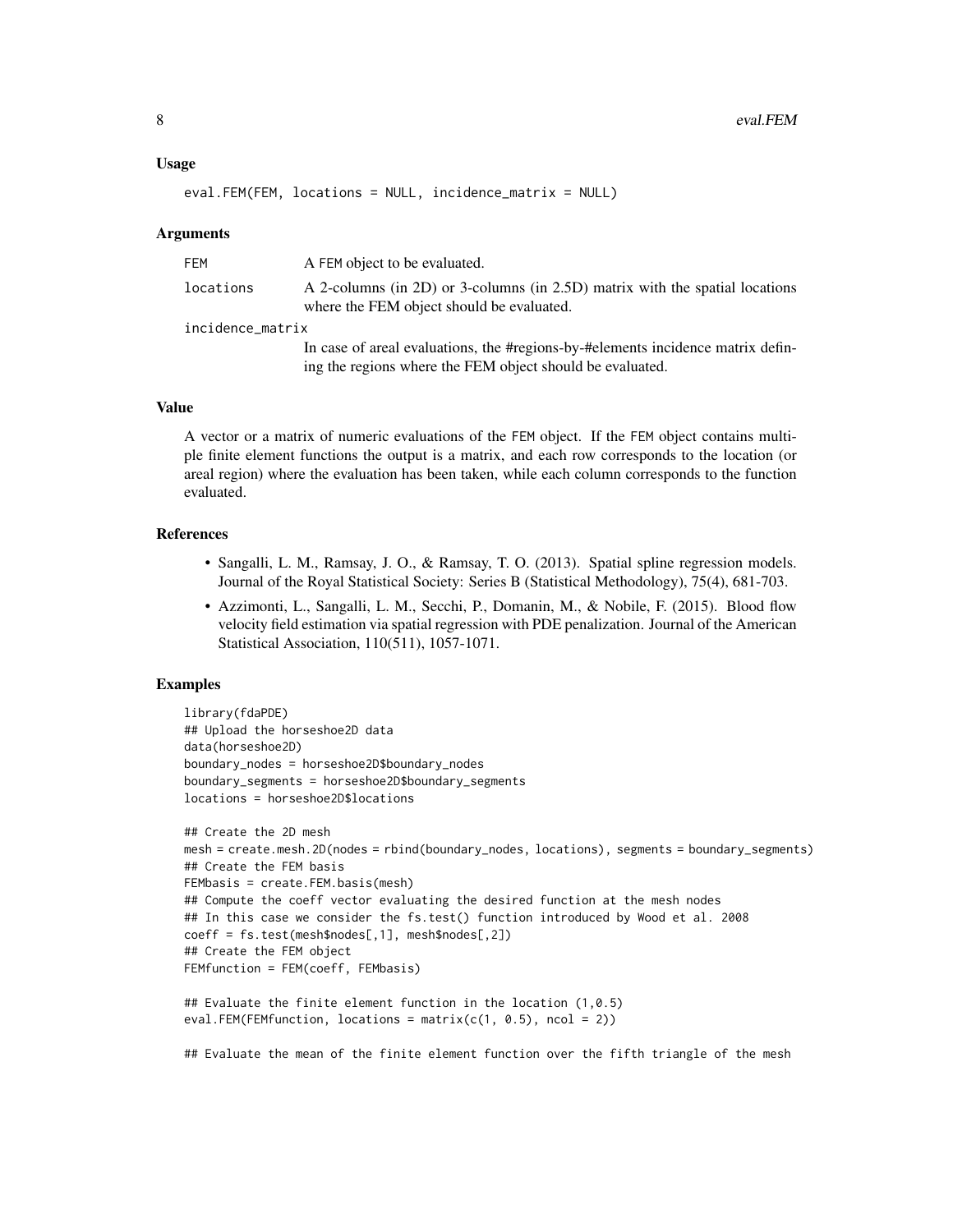```
incidence_matrix = matrix(0, ncol = nrow(mesh$triangles))incidence_matrix[1,5] = 1
eval.FEM(FEMfunction, incidence_matrix = incidence_matrix)
```
fdaPDE-deprecated *Deprecated Functions*

#### <span id="page-8-1"></span>Description

These functions are Deprecated in this release of fdaPDE, they will be marked as Defunct and removed in a future version.

#### Usage

```
R_mass(FEMbasis)
R_stiff(FEMbasis)
R_smooth.FEM.basis(
  locations,
  observations,
  FEMbasis,
  lambda,
  covariates = NULL,
 GCV
\mathcal{L}R_eval.FEM.basis(FEMbasis, locations, nderivs = matrix(0, 1, 2))
R_eval.FEM(FEM, locations)
smooth.FEM.basis(
  locations = NULL,
  observations,
  FEMbasis,
  lambda,
  covariates = NULL,
  BC = NULL,GCV = FALSE,CPP\_CODE = TRUE\mathcal{L}smooth.FEM.PDE.basis(
  locations = NULL,
  observations,
  FEMbasis,
  lambda,
```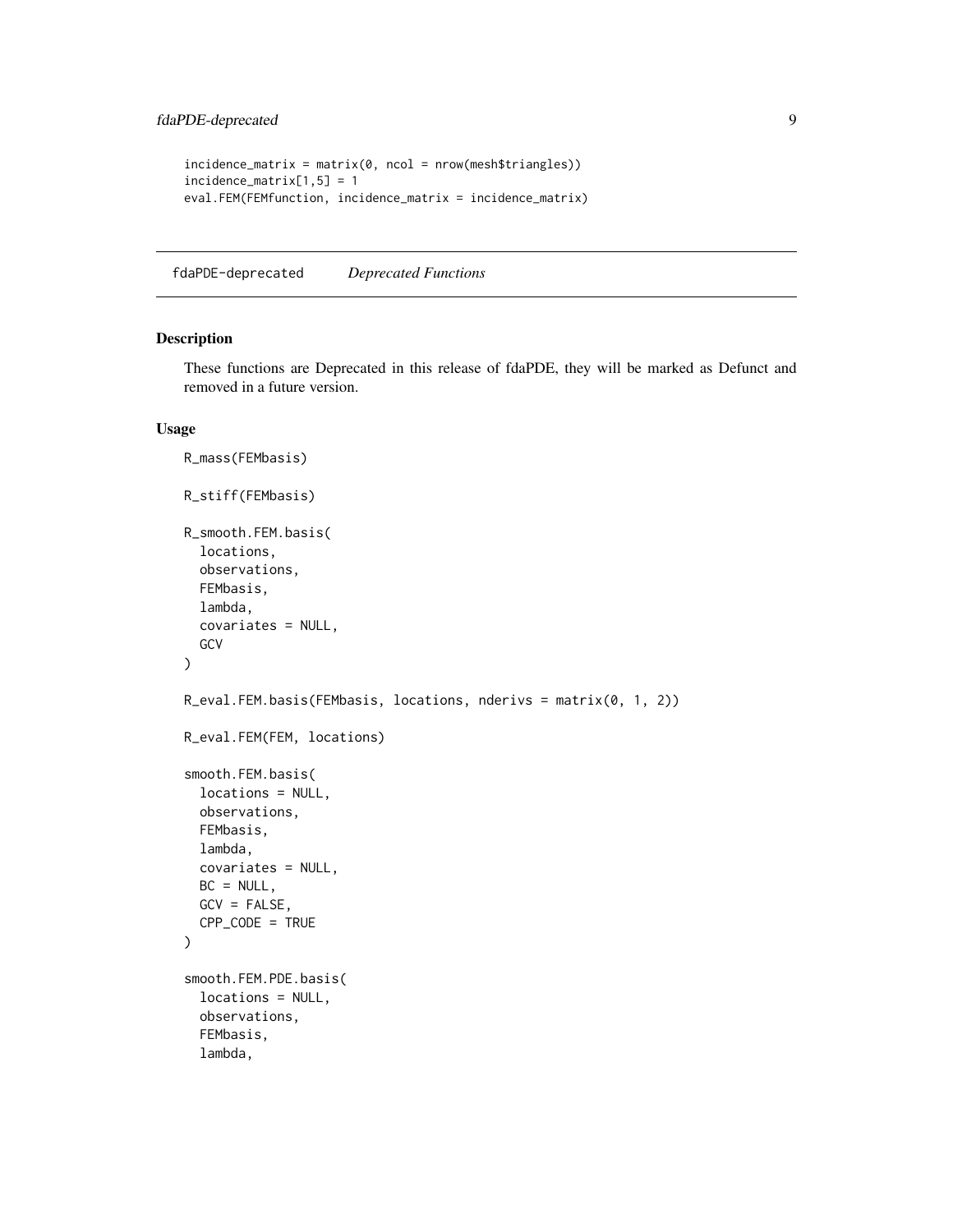```
PDE_parameters,
 covariates = NULL,
 BC = NULL,
 GCV = FALSE,CPP\_CODE = TRUE\mathcal{L}smooth.FEM.PDE.sv.basis(
  locations = NULL,
 observations,
 FEMbasis,
 lambda,
 PDE_parameters,
 covariates = NULL,
 BC = NULL,GCV = FALSE,CPP_CODE = TRUE
\mathcal{L}create.MESH.2D(nodes, nodesattributes = NA, segments = NA, holes = NA,
                      triangles = NA, order = 1, verbosity = 0)
refine.MESH.2D(mesh, minimum_angle, maximum_area, delaunay, verbosity)
## S3 method for class 'MESH2D'
```
 $plot(x, \ldots)$ 

### Arguments

| FEMbasis     | A FEMbasis object describing the Finite Element basis, as created by create. FEM. basis.                                                                                                                                                                                                                                                                                                                                                                      |
|--------------|---------------------------------------------------------------------------------------------------------------------------------------------------------------------------------------------------------------------------------------------------------------------------------------------------------------------------------------------------------------------------------------------------------------------------------------------------------------|
| locations    | A #observations-by-2 matrix where each row specifies the spatial coordinates of<br>the corresponding observations in the vector observations.                                                                                                                                                                                                                                                                                                                 |
| observations | A #observations vector with the observed data values over the domain. The<br>locations of the observations can be specified with the locations argument.<br>Otherwise if only the vector of observations is given, these are consider to be<br>located in the corresponding node in the table nodes of the mesh. In this last<br>case, an NA value in the observations vector indicates that there is no observation<br>associated to the corresponding node. |
| lambda       | A scalar or vector of smoothing parameters.                                                                                                                                                                                                                                                                                                                                                                                                                   |
| covariates   | A #observations-by-#covariates matrix where each row represents the covariates<br>associated with the corresponding observed data value in observations.                                                                                                                                                                                                                                                                                                      |
| GCV          | Boolean. If TRUE the following quantities are computed: the trace of the smooth-<br>ing matrix, the estimated error standard deviation, and the Generalized Cross<br>Validation criterion, for each value of the smoothing parameter specified in<br>lambda.                                                                                                                                                                                                  |
| nderivs      | A vector of lenght 2 specifying the order of the partial derivatives of the bases<br>to be evaluated. The vectors' entries can be $0,1$ or $2$ , where $0$ indicates that only<br>the basis functions, and not their derivatives, should be evaluated.                                                                                                                                                                                                        |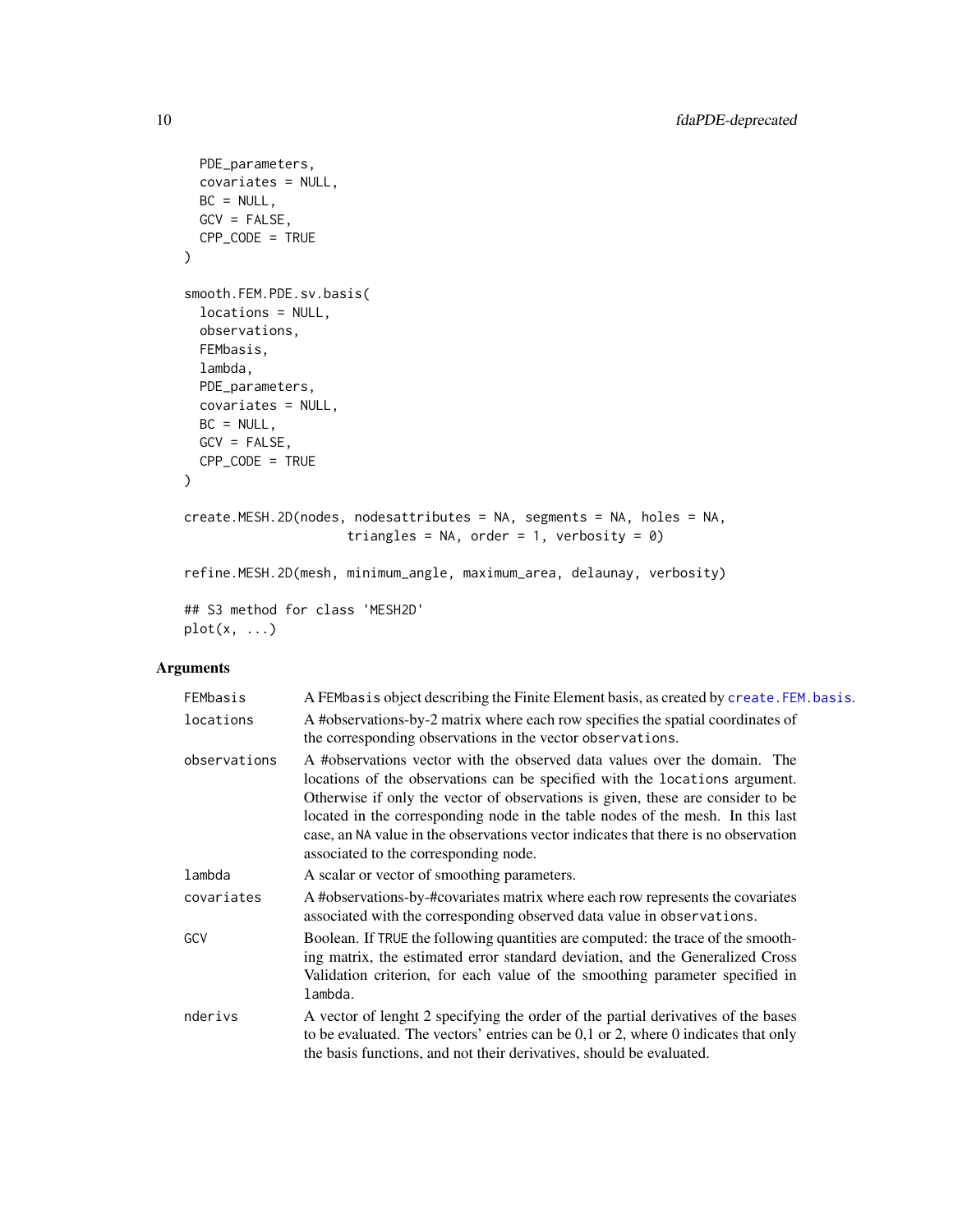<span id="page-10-0"></span>

| FEM             | A FEM object to be evaluated                                                                                                                                                                                                                                                                                                                                                                                                                                                                                                                |
|-----------------|---------------------------------------------------------------------------------------------------------------------------------------------------------------------------------------------------------------------------------------------------------------------------------------------------------------------------------------------------------------------------------------------------------------------------------------------------------------------------------------------------------------------------------------------|
| BC              | vector with the Dirichlet boundary conditions to be applied.                                                                                                                                                                                                                                                                                                                                                                                                                                                                                |
| CPP_CODE        | Boolean, indicates whether C++ implementation ha sto be used or not.                                                                                                                                                                                                                                                                                                                                                                                                                                                                        |
| PDE_parameters  | A list specifying the parameters of the elliptic PDE in the regularizing term.                                                                                                                                                                                                                                                                                                                                                                                                                                                              |
| nodes           | A #nodes-by-2 matrix containing the x and y coordinates of the mesh nodes.                                                                                                                                                                                                                                                                                                                                                                                                                                                                  |
| nodesattributes |                                                                                                                                                                                                                                                                                                                                                                                                                                                                                                                                             |
|                 | A matrix with #nodes rows containing nodes' attributes. These are passed un-<br>changed to the output. If a node is added during the triangulation process or<br>mesh refinement, its attributes are computed by linear interpolation using the at-<br>tributes of neighboring nodes. This functionality is for instance used to compute<br>the value of a Dirichlet boundary condition at boundary nodes added during the<br>triangulation process.                                                                                        |
| segments        | A #segments-by-2 matrix. Each row contains the row's indices in nodes of the<br>vertices where the segment starts from and ends to. Segments are edges that<br>are not splitted during the triangulation process. These are for instance used to<br>define the boundaries of the domain. If this is input is NULL, it generates a<br>triangulation over the convex hull of the points specified in nodes.                                                                                                                                   |
| holes           | A #holes-by-2 matrix containing the x and y coordinates of a point internal to<br>each hole of the mesh. These points are used to carve holes in the triangulation,<br>when the domain has holes.                                                                                                                                                                                                                                                                                                                                           |
| triangles       | A #triangles-by-3 (when order = 1) or #triangles-by-6 (when order = 2) ma-<br>trix. This option is used when a triangulation is already available. It specifies the<br>triangles giving the row's indices in nodes of the triangles' vertices and (when<br>$nodes = 2)$ also if the triangles' edges midpoints. The triangles' vertices and<br>midpoints are ordered as described at<br>https://www.cs.cmu.edu/~quake/triangle.highorder.html. In this case the func-<br>tion create. MESH. 2D is used to produce a complete MESH2D object. |
| order           | Either '1' or '2'. It specifies wether each mesh triangle should be represented<br>by 3 nodes (the triangle' vertices) or by 6 nodes (the triangle's vertices and<br>midpoints). These are respectively used for linear (order $= 1$ ) and quadratic<br>(order = 2) Finite Elements. Default is order = 1.                                                                                                                                                                                                                                  |
| verbosity       | This can be $'0'$ , $'1'$ or $'2'$ . It indicates the level of verbosity in the triangulation<br>process. When verbosity = $0$ no message is returned during the triangulation.<br>When verbosity $= 2$ the triangulation process is described step by step by<br>displayed messages. Default is verbosity = $0$ .                                                                                                                                                                                                                          |
| mesh            | A MESH2D object representing the triangular mesh, created by create.MESH.2D.                                                                                                                                                                                                                                                                                                                                                                                                                                                                |
| minimum_angle   | A scalar specifying a minimun value for the triangles angles.                                                                                                                                                                                                                                                                                                                                                                                                                                                                               |
| maximum_area    | A scalar specifying a maximum value for the triangles areas.                                                                                                                                                                                                                                                                                                                                                                                                                                                                                |
| delaunay        | A boolean parameter indicating whether or not the output mesh should satisfy<br>the Delaunay condition.                                                                                                                                                                                                                                                                                                                                                                                                                                     |
| х               | A MESH2D object defining the triangular mesh, as generated by create. Mesh. 2D<br>or refine.Mesh.2D.                                                                                                                                                                                                                                                                                                                                                                                                                                        |
| $\cdots$        | Arguments representing graphical options to be passed to par.                                                                                                                                                                                                                                                                                                                                                                                                                                                                               |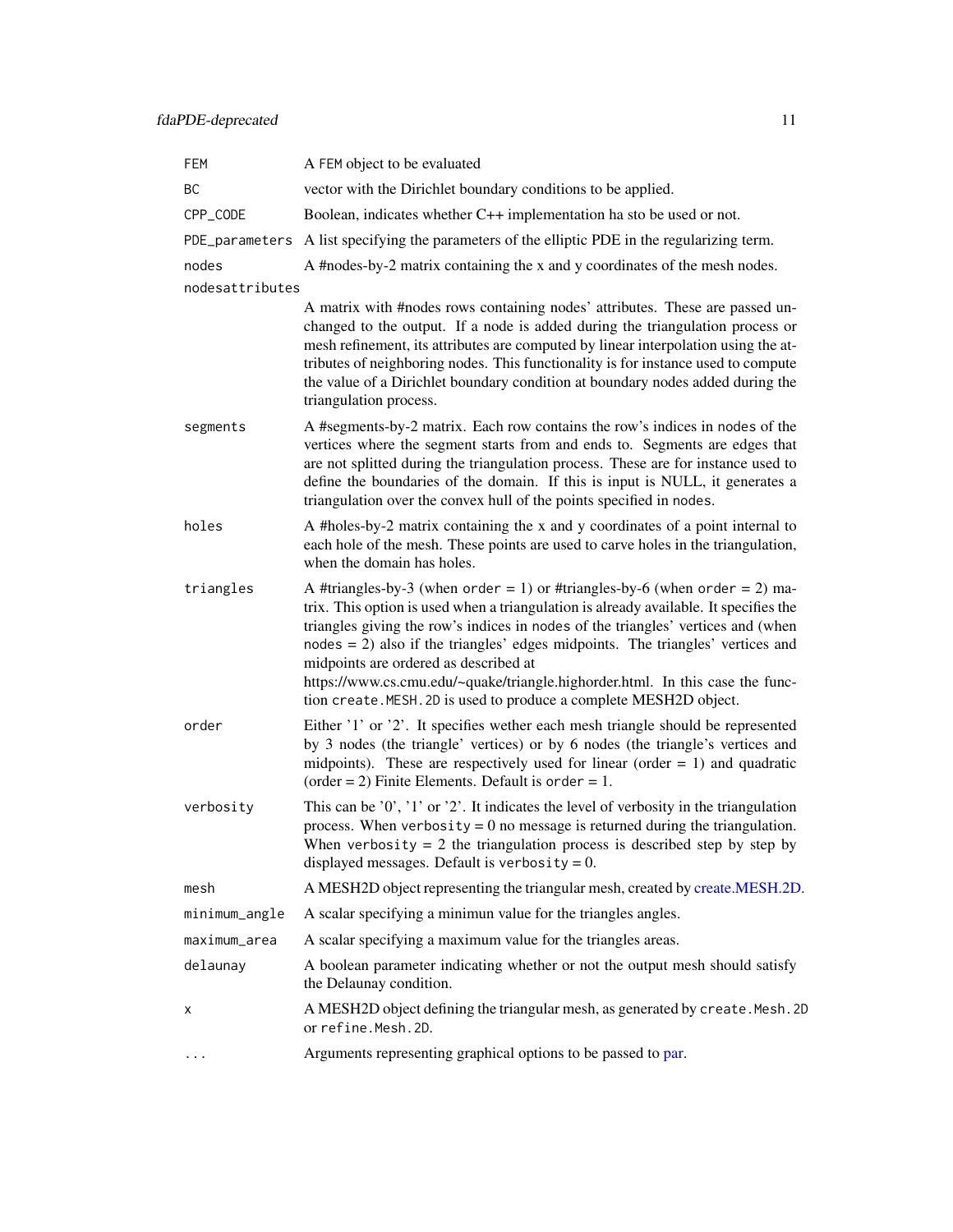## Value

A square matrix with the integrals of all the basis' functions pairwise products. The dimension of the matrix is equal to the number of the nodes of the mesh.

A square matrix with the integrals of all the basis functions' gradients pairwise dot products. The dimension of the matrix is equal to the number of the nodes of the mesh.

A list with the following quantities:

| fit.FEM       | A FEM object that represents the fitted spatial field.                                                                                                        |
|---------------|---------------------------------------------------------------------------------------------------------------------------------------------------------------|
| PDEmisfit.FEM | A FEM object that represents the Laplacian of the estimated spatial field.                                                                                    |
| beta          | If covariates is not NULL, a vector of length #covariates with the regression co-<br>efficients associated with each covariate.                               |
| edf           | If GCV is TRUE, a scalar or vector with the trace of the smoothing matrix for<br>each value of the smoothing parameter specified in lambda.                   |
| stderr        | If GCV is TRUE, a scalar or vector with the estimate of the standard deviation of<br>the error for each value of the smoothing parameter specified in lambda. |
| GCV           | If GCV is TRUE, a scalar or vector with the value of the GCV criterion for each<br>value of the smoothing parameter specified in lambda.                      |
|               |                                                                                                                                                               |

A matrix of basis function values. Each row indicates the location where the evaluation has been taken, the column indicates the basis function evaluated

A matrix of numeric evaluations of the FEM object. Each row indicates the location where the evaluation has been taken, the column indicates the function evaluated.

An object of the class MESH2D with the following output:

| nodes           | A #nodes-by-2 matrix containing the x and y coordinates of the mesh nodes.                                                                                                                                                                                                                                                                                                                                                                                       |  |  |  |
|-----------------|------------------------------------------------------------------------------------------------------------------------------------------------------------------------------------------------------------------------------------------------------------------------------------------------------------------------------------------------------------------------------------------------------------------------------------------------------------------|--|--|--|
| nodesmarkers    | A vector of length #nodes, with entries either '1' or '0'. An entry '1' indicates<br>that the corresponding node is a boundary node; an entry '0' indicates that the<br>corresponding node is not a boundary node.                                                                                                                                                                                                                                               |  |  |  |
| nodesattributes |                                                                                                                                                                                                                                                                                                                                                                                                                                                                  |  |  |  |
|                 | nodesattributes A matrix with #nodes rows containing nodes' attributes. These<br>are passed unchanged to the output. If a node is added during the triangulation<br>process or mesh refinement, its attributes are computed by linear interpolation<br>using the attributes of neighboring nodes. This functionality is for instance used<br>to compute the value of a Dirichlet boundary condition at boundary nodes added<br>during the triangulation process. |  |  |  |
| triangles       | A #triangles-by-3 (when order = 1) or #triangles-by-6 (when order = 2) matrix.<br>This option is used when a triangulation is already available. It specifies the<br>triangles giving the indices in nodes of the triangles' vertices and (when nodes<br>$=$ 2) also if the triangles' edges midpoints. The triangles' vertices and midpoints<br>are ordered as described at<br>https://www.cs.cmu.edu/~quake/triangle.highorder.html.                           |  |  |  |
|                 | segmentsmarker A vector of length #segments with entries either '1' or '0'. An entry '1' indicates<br>that the corresponding element in segments is a boundary segment; an entry '0'<br>indicates that the corresponding segment is not a boundary segment.                                                                                                                                                                                                      |  |  |  |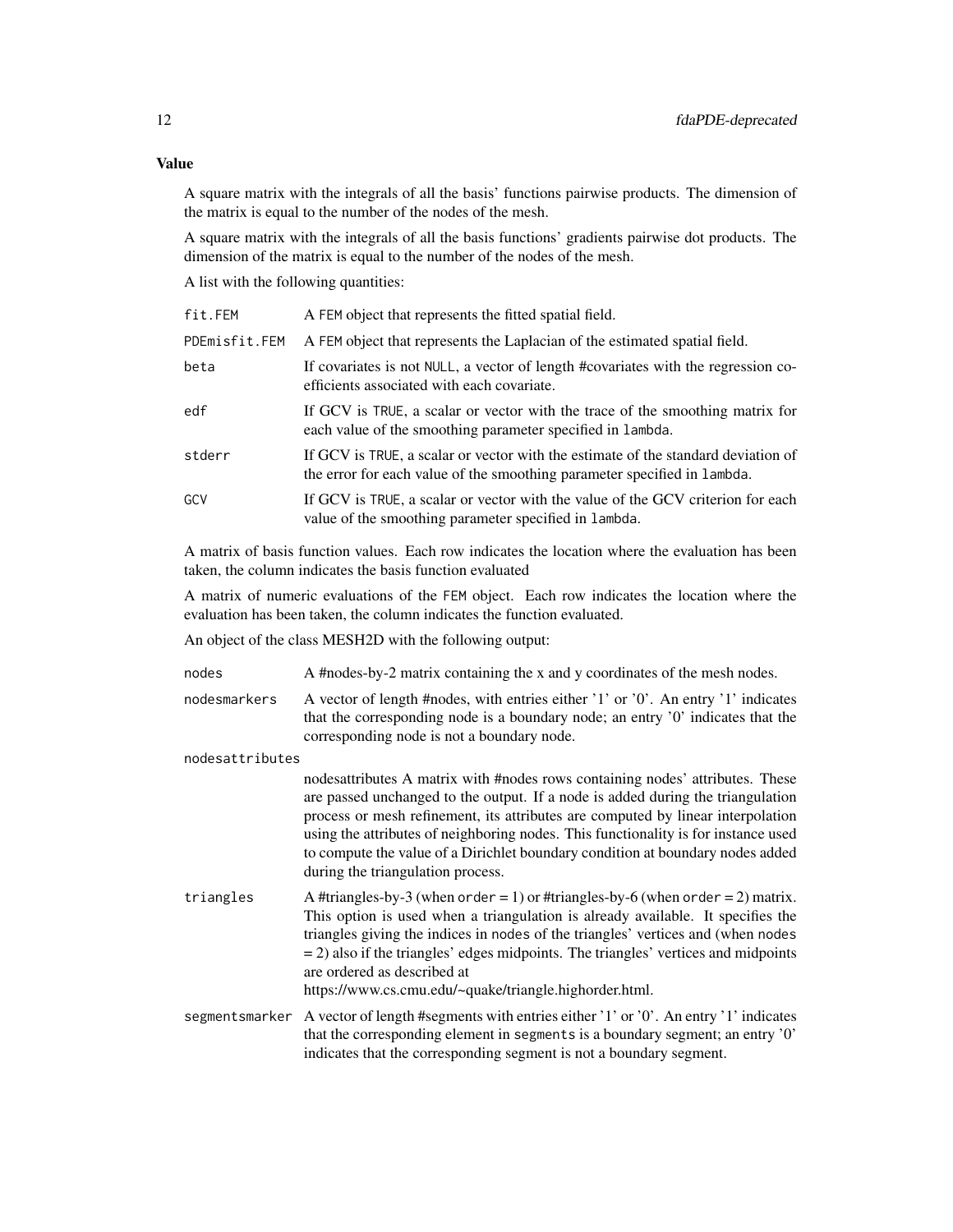| edges           | A #edges-by-2 matrix containing all the edges of the triangles in the output<br>triangulation. Each row contains the row's indices in nodes, indicating the nodes<br>where the edge starts from and ends to.                                                                                                                                                                                                                                                     |  |  |  |  |
|-----------------|------------------------------------------------------------------------------------------------------------------------------------------------------------------------------------------------------------------------------------------------------------------------------------------------------------------------------------------------------------------------------------------------------------------------------------------------------------------|--|--|--|--|
| edgesmarkers    | A vector of lenght #edges with entries either '1' or '0'. An entry '1' indicates<br>that the corresponding element in edge is a boundary edge; an entry '0' indicates<br>that the corresponding edge is not a boundary edge.                                                                                                                                                                                                                                     |  |  |  |  |
| neighbors       | A #triangles-by-3 matrix. Each row contains the indices of the three neighbour-<br>ing triangles. An entry '-1' indicates that one edge of the triangle is a boundary<br>edge.                                                                                                                                                                                                                                                                                   |  |  |  |  |
| holes           | A #holes-by-2 matrix containing the x and y coordinates of a point internal to<br>each hole of the mesh. These points are used to carve holes in the triangulation,<br>when the domain has holes.                                                                                                                                                                                                                                                                |  |  |  |  |
| order           | Either '1' or '2'. It specifies wether each mesh triangle should be represented<br>by 3 nodes (the triangle' vertices) or by 6 nodes (the triangle's vertices and<br>midpoints). These are respectively used for linear (order $= 1$ ) and quadratic<br>(order = 2) Finite Elements. Default is order = 1.                                                                                                                                                       |  |  |  |  |
|                 | A MESH2D object representing the refined triangular mesh, with the following output:                                                                                                                                                                                                                                                                                                                                                                             |  |  |  |  |
| nodes           | A #nodes-by-2 matrix containing the x and y coordinates of the mesh nodes.                                                                                                                                                                                                                                                                                                                                                                                       |  |  |  |  |
| nodesmarkers    | A vector of length #nodes, with entries either '1' or '0'. An entry '1' indicates<br>that the corresponding node is a boundary node; an entry '0' indicates that the<br>corresponding node is not a boundary node.                                                                                                                                                                                                                                               |  |  |  |  |
| nodesattributes |                                                                                                                                                                                                                                                                                                                                                                                                                                                                  |  |  |  |  |
|                 | nodesattributes A matrix with #nodes rows containing nodes' attributes. These<br>are passed unchanged to the output. If a node is added during the triangulation<br>process or mesh refinement, its attributes are computed by linear interpolation<br>using the attributes of neighboring nodes. This functionality is for instance used<br>to compute the value of a Dirichlet boundary condition at boundary nodes added<br>during the triangulation process. |  |  |  |  |
| triangles       | A #triangles-by-3 (when order = 1) or #triangles-by-6 (when order = 2) matrix.<br>This option is used when a triangulation is already available. It specifies the<br>triangles giving the row's indices in nodes of the triangles' vertices and (when<br>$nodes = 2)$ also if the triangles' edges midpoints. The triangles' vertices and<br>midpoints are ordered as described at<br>https://www.cs.cmu.edu/~quake/triangle.highorder.html.                     |  |  |  |  |
| edges           | A #edges-by-2 matrix. Each row contains the row's indices of the nodes where<br>the edge starts from and ends to.                                                                                                                                                                                                                                                                                                                                                |  |  |  |  |
| edgesmarkers    | A vector of lenght #edges with entries either '1' or '0'. An entry '1' indicates<br>that the corresponding element in edge is a boundary edge; an entry '0' indicates<br>that the corresponding edge is not a boundary edge.                                                                                                                                                                                                                                     |  |  |  |  |
| neighbors       | A #triangles-by-3 matrix. Each row contains the indices of the three neighbour-<br>ing triangles. An entry '-1' indicates that one edge of the triangle is a boundary<br>edge.                                                                                                                                                                                                                                                                                   |  |  |  |  |
| holes           | A #holes-by-2 matrix containing the x and y coordinates of a point internal to<br>each hole of the mesh. These points are used to carve holes in the triangulation,<br>when the domain has holes.                                                                                                                                                                                                                                                                |  |  |  |  |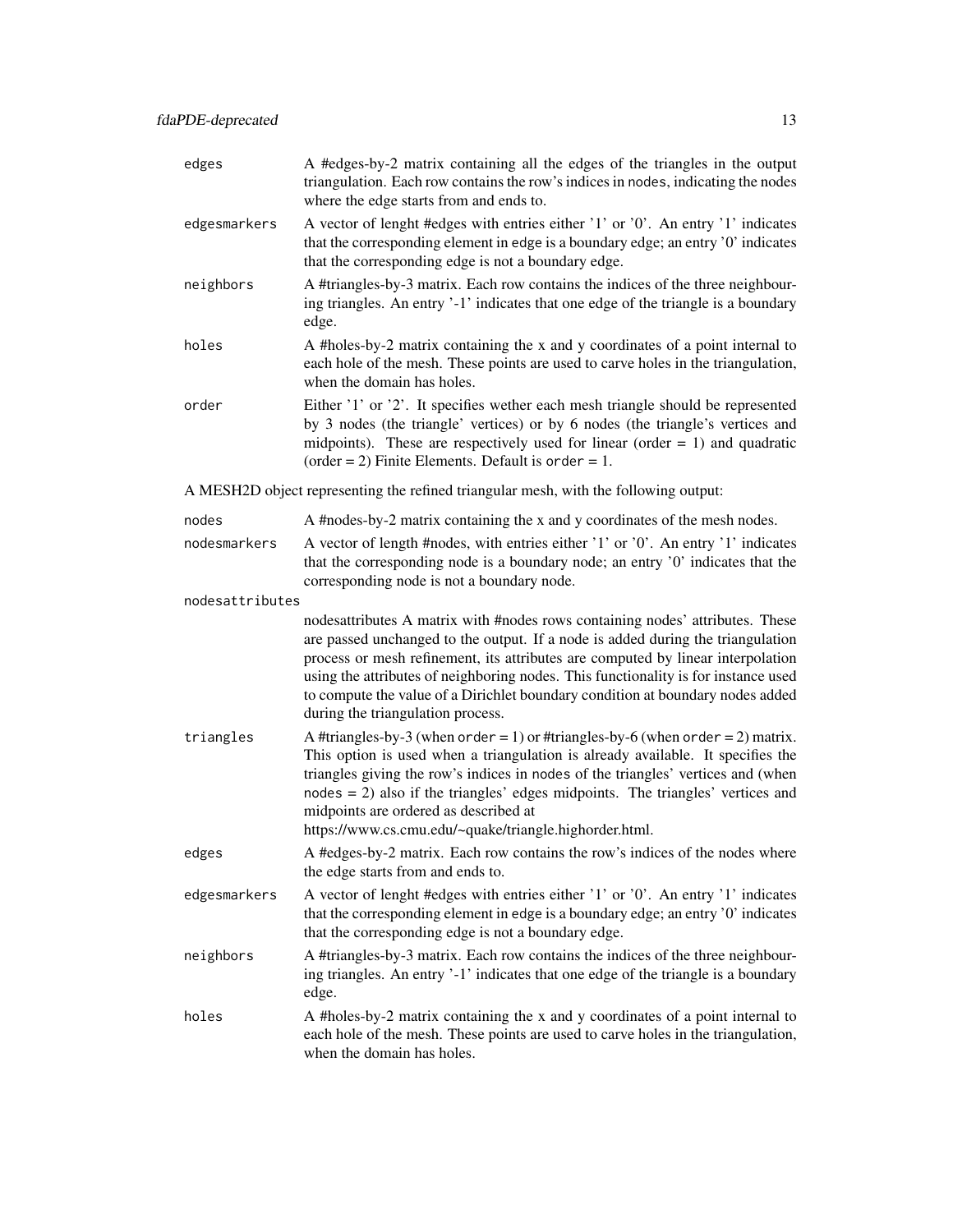<span id="page-13-0"></span>

| order | Either '1' or '2'. It specifies wether each mesh triangle should be represented |
|-------|---------------------------------------------------------------------------------|
|       | by 3 nodes (the triangle' vertices) or by 6 nodes (the triangle's vertices and  |
|       | midpoints). These are respectively used for linear (order $= 1$ ) and quadratic |
|       | (order = 2) Finite Elements. Default is order = 1.                              |
|       |                                                                                 |

<span id="page-13-1"></span>

| FEM |  | Define a surface or spatial field by a Finite Element basis expansion |  |
|-----|--|-----------------------------------------------------------------------|--|
|     |  |                                                                       |  |

#### Description

This function defines a FEM object.

#### Usage

FEM(coeff,FEMbasis)

#### Arguments

| coeff    | A vector or a matrix containing the coefficients for the Finite Element basis ex-<br>pansion. The number of rows (or the vector's length) corresponds to the number |
|----------|---------------------------------------------------------------------------------------------------------------------------------------------------------------------|
|          | of basis in FEMbasis. The number of columns corresponds to the number of<br>functions.                                                                              |
| FEMbasis | A FEMbasis object defining the Finite Element basis, created by create.FEM.basis.                                                                                   |

#### Value

An FEM object. This contains a list with components coeff and FEMbasis.

#### Examples

```
library(fdaPDE)
## Upload the horseshoe2D data
data(horseshoe2D)
boundary_nodes = horseshoe2D$boundary_nodes
boundary_segments = horseshoe2D$boundary_segments
locations = horseshoe2D$locations
## Create the 2D mesh
mesh = create.mesh.2D(nodes = rbind(boundary_nodes, locations), segments = boundary_segments)
## Create the FEM basis
```

```
FEMbasis = create.FEM.basis(mesh)
## Compute the coeff vector evaluating the desired function at the mesh nodes
## In this case we consider the fs.test() function introduced by Wood et al. 2008
coeff = fs.test(mesh$nodes[,1], mesh$nodes[,2])
## Create the FEM object
FEMfunction = FEM(coeff, FEMbasis)
## Plot it
plot(FEMfunction)
```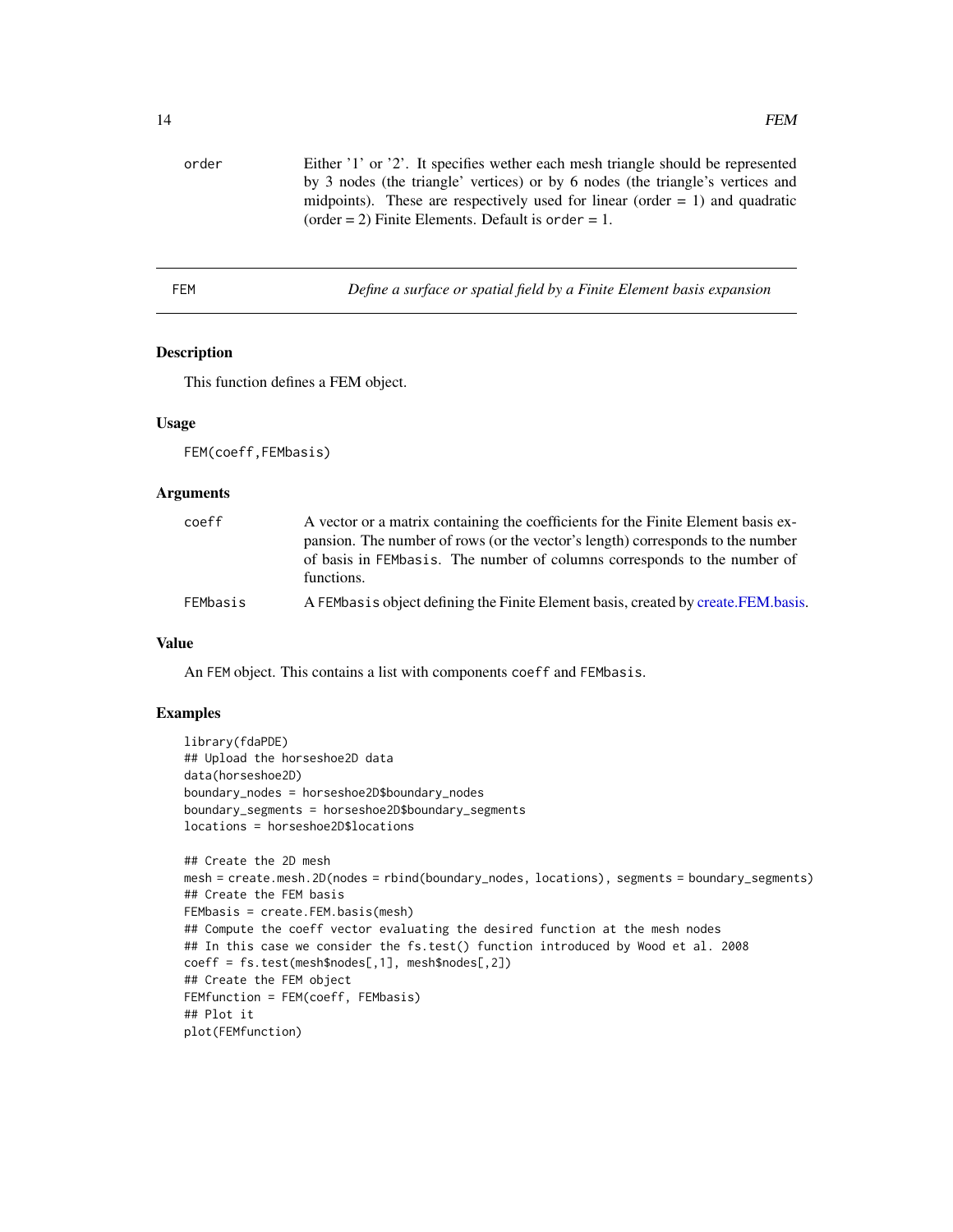<span id="page-14-0"></span>

### Description

This function implements a smooth functional principal component analysis for data defined over a planar mesh, or a smooth manifold. For details on the model see Lila et al. 2016.

#### Usage

```
FPCA.FEM(locations = NULL, datamatrix, FEMbasis, lambda, nPC=1,
      validation = NULL, NFolds = 5, GCVmethod = "Stochastic", nrealizations = 100)
```
### Arguments

| locations     | A #observations-by-2 matrix in the 2D case and #observations-by-3 matrix in<br>the 2.5D case, where each row specifies the spatial coordinates x and y (and z in<br>2.5D) of the corresponding observation in the datamatrix. If the locations of<br>the observations coincide with (or are a subset of) the nodes of the mesh in the<br>FEMbasis, leave the parameter locations = NULL for a faster implementation.                                                                                                                                                    |  |
|---------------|-------------------------------------------------------------------------------------------------------------------------------------------------------------------------------------------------------------------------------------------------------------------------------------------------------------------------------------------------------------------------------------------------------------------------------------------------------------------------------------------------------------------------------------------------------------------------|--|
| datamatrix    | A matrix of dimensions #samples-by-#locations with the observed data values<br>over the domain for each sample. The datamatrix needs to have zero mean. If the<br>locations argument is left NULL the datamatrix has to be dimensions #samples-<br>by-#nodes where #nodes is the number of nodes of the mesh in the FEMbasis. In<br>this case, each observation is associated to the corresponding node in the mesh.<br>If the data are observed only on a subset of the mesh nodes, fill with NA the<br>values of the datamatrix in correspondence of unobserved data. |  |
| FEMbasis      | A FEMbasis object describing the Finite Element basis, as created by create. FEM. basis.                                                                                                                                                                                                                                                                                                                                                                                                                                                                                |  |
| lambda        | A scalar or vector of smoothing parameters.                                                                                                                                                                                                                                                                                                                                                                                                                                                                                                                             |  |
| nPC           | An integer specifying the number of Principal Components to compute.                                                                                                                                                                                                                                                                                                                                                                                                                                                                                                    |  |
| validation    | A string specifying the type of validation to perform. If lambda is a vector, it has<br>to be specified as "GCV" or "KFold". This parameter specify which method of<br>cross-validation is used to select the best parameter lambda among those values<br>of the smoothing parameter specified in 1 ambda for each Principal Component.                                                                                                                                                                                                                                 |  |
| NFolds        | This parameter is used only in case validation = "KFold". It is an integer<br>specifying the number of folds to use if the KFold cross-validation method for<br>the selection of the best parameter lambda is chosen. Default value is 5.                                                                                                                                                                                                                                                                                                                               |  |
| GCVmethod     | This parameter is considered only when validation = "GCV". It can be either<br>"Exact" or "Stochastic". If set to "Exact" the algoritm performs an exact (but<br>possibly slow) computation of the GCV index. If set to "Stochastic" the GCV is<br>approximated by a stochastic algorithm.                                                                                                                                                                                                                                                                              |  |
| nrealizations | The number of realizations to be used in the stochastic algorithm for the estima-<br>tion of GCV.                                                                                                                                                                                                                                                                                                                                                                                                                                                                       |  |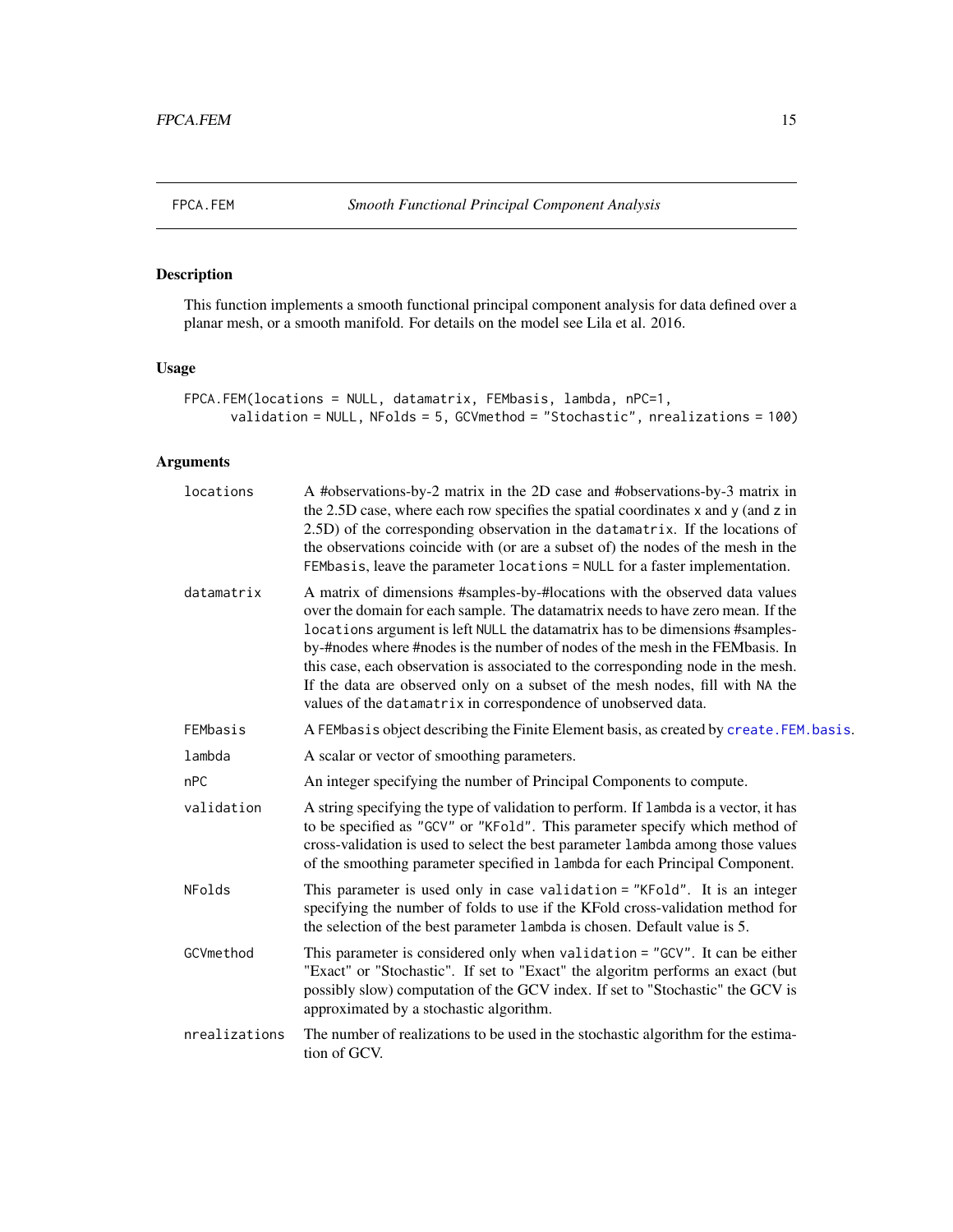A list with the following variables:

- loadings. FEMA FEM object that represents the  $L^{\wedge}2$ -normalized functional loadings for each Principal Component computed.
- scoresA #samples-by-#PrincipalComponents matrix that represents the unnormalized scores or PC vectors.
- lambdaA vector of length #PrincipalComponents with the values of the smoothing parameter lambda chosen for that Principal Component.
- variance\_explainedA vector of length #PrincipalComponents where each value represent the variance explained by that component.
- cumsum\_percentageA vector of length #PrincipalComponents containing the cumulative percentage of the variance explained by the first components.

#### References

Lila, E., Aston, J.A.D., Sangalli, L.M., 2016a. Smooth Principal Component Analysis over twodimensional manifolds with an application to neuroimaging. Ann. Appl. Stat., 10(4), pp. 1854- 1879.

#### Examples

library(fdaPDE)

```
## Load the hub data
data(hub2.5D)
hub2.5D.nodes = hub2.5D$hub2.5D.nodes
hub2.5D.triangles = hub2.5D$hub2.5D.triangles
mesh = create.mesh.2.5D(nodes = hub2.5D.nodes, triangles = hub2.5D.triangles)
## Create the Finite Element basis
FEMbasis = create.FEM.basis(mesh)
## Create a datamatrix
datamatrix = NULL
for(ii in 1:50){
 a1 = rnorm(1, mean = 1, sd = 1)a2 = rnorm(1, mean = 1, sd = 1)a3 = rnorm(1, mean = 1, sd = 1)func_evaluation = numeric(mesh$nnodes)
 for (i in 0:(mesh$nnodes-1)){
    func\_evaluation[i+1] = a1* sin(2*pi*mesh\$nodes[i+1,1]) +a2* sin(2*pi*mesh$nodes[i+1,2]) +
                           a3* sin(2*pi*mesh$nodes[i+1,3]) + 1
 }
 data = func_evaluation + rnorm(mesh$nnodes, mean = 0, sd = 0.5)
 datamatrix = rbind(datamatrix, data)
}
## Compute the mean of the datamatrix and subtract it to the data
data_bar = colMeans(datamatrix)
```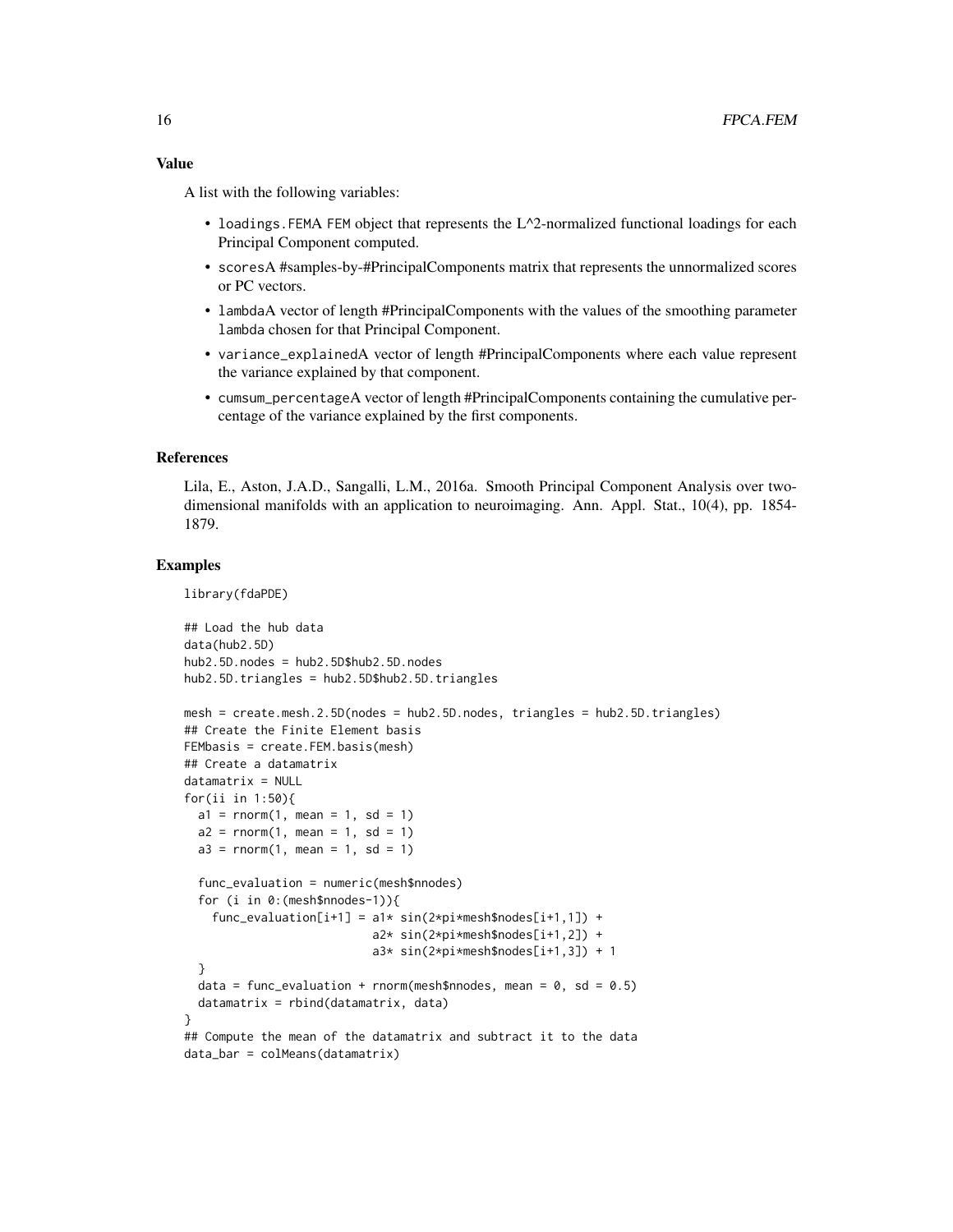#### <span id="page-16-0"></span>fs.test 17

```
data_demean = matrix(rep(data_bar,50), nrow=50, byrow=TRUE)
datamatrix_demeaned = datamatrix - data_demean
## Set the smoothing parameter lambda
lambda = 0.00375
## Estimate the first 2 Principal Components
FPCA_solution = FPCA.FEM(datamatrix = datamatrix_demeaned,
                      FEMbasis = FEMbasis, lambda = lambda, nPC = 2)
```

```
## Plot the functional loadings of the estimated Principal Components
plot(FPCA_solution$loadings.FEM)
```
#### fs.test *FELSPLINE test function*

#### Description

Implements a finite area test function based on one proposed by Tim Ramsay (2002) proposed by Simon Wood (2008).

#### Usage

fs.test(x, y,  $r0 = 0.1$ ,  $r = 0.5$ ,  $1 = 3$ ,  $b = 1$ )

#### Arguments

| x, y | Points at which to evaluate the test function.                                                                  |
|------|-----------------------------------------------------------------------------------------------------------------|
| r0   | The test domain is a sort of bent sausage. This is the radius of the inner bend.                                |
| r    | The radius of the curve at the centre of the sausage.                                                           |
|      | The length of an arm of the sausage.                                                                            |
| b    | The rate at which the function increases per unit increase in distance along the<br>centre line of the sausage. |

#### Value

Returns function evaluations, or NAs for points outside the horseshoe domain.

#### References

- Ramsay, T. 2002. Spline smoothing over difficult regions. J.R.Statist. Soc. B 64(2):307-319
- Wood, S. N., Bravington, M. V., & Hedley, S. L. (2008). Soap film smoothing. Journal of the Royal Statistical Society: Series B (Statistical Methodology), 70(5), 931-955.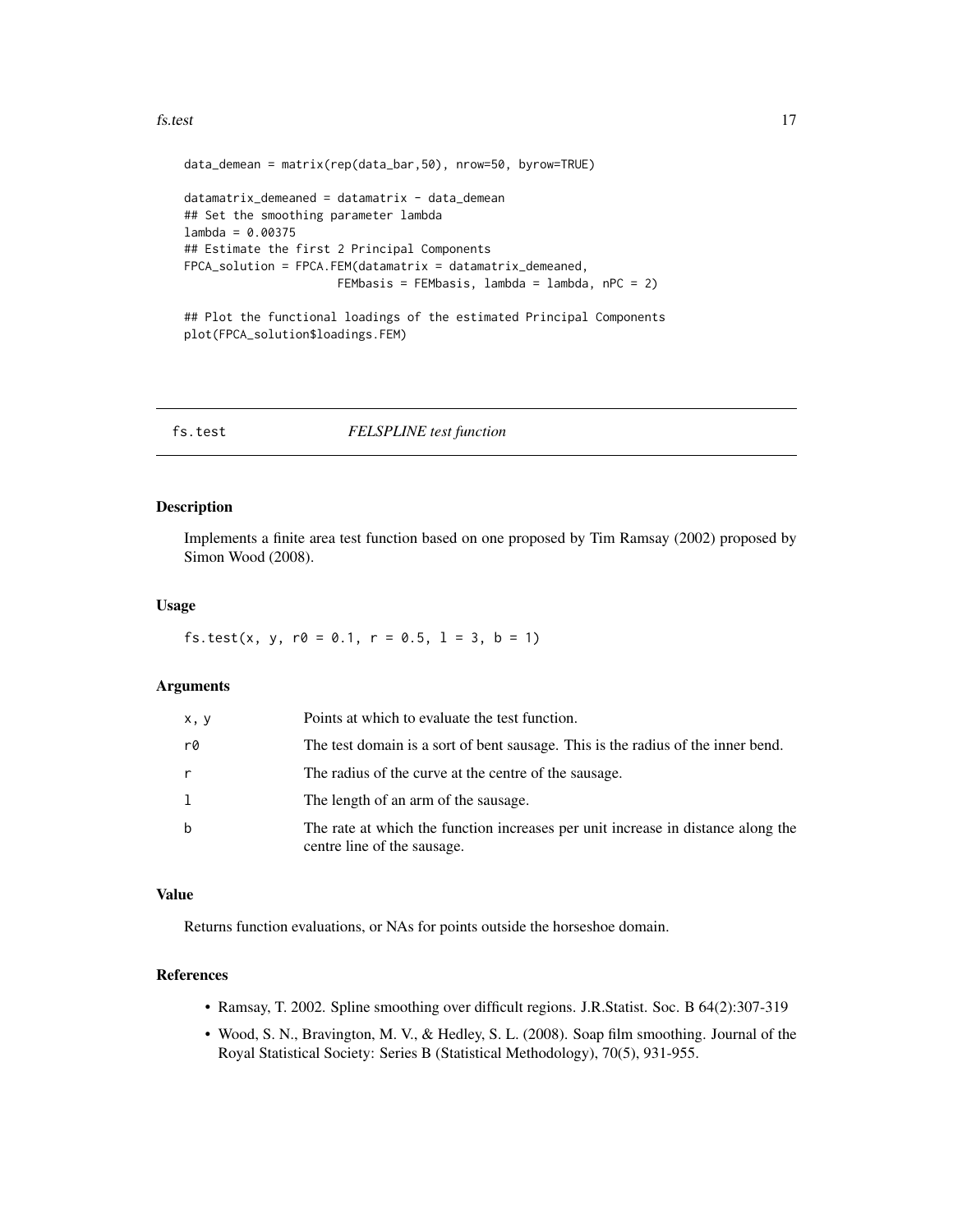#### Examples

library(fdaPDE)

```
## Upload the horseshoe2D data
data(horseshoe2D)
boundary_nodes = horseshoe2D$boundary_nodes
boundary_segments = horseshoe2D$boundary_segments
locations = horseshoe2D$locations
## Create the 2D mesh
mesh = create.mesh.2D(nodes = rbind(boundary_nodes, locations), segments = boundary_segments)
## Create the FEM basis
FEMbasis = create.FEM.basis(mesh)
## Compute the coeff vector evaluating the desired function at the mesh nodes
## In this case we consider the fs.test() function introduced by Wood et al. 2008
coeff = fs.test(mesh$nodes[,1], mesh$nodes[,2])
## Create the FEM object
FEMfunction = FEM(coeff, FEMbasis)
## Plot it
plot(FEMfunction)
```
horseshoe2D *Horseshoe domain*

#### Description

The boundary and interior nodes and connectivity matrix of a triangular mesh of the horseshoe domain. This dataset can be used to create a MESH. 2D object with the function create. MESH. 2D. The variables are:

- boundary\_nodes. The nodes in the boundary.
- boundary\_segments. The ssegments of the boundary.
- locations. The interior nodes of the mesh.

#### Usage

data(horseshoe2D)

| Hub domain<br>hub2.5D |
|-----------------------|
|-----------------------|

#### **Description**

The nodes and connectivity matrix of a triangular mesh of a manifold representing a hub geometry. This dataset can be used to create a MESH.2.5D object with the function create.MESH.2.5D. The variables are:

- hub2.5D, nodes. The nodes of the mesh.
- hub2.5D.triangles. The triangles of the mesh.

<span id="page-17-0"></span>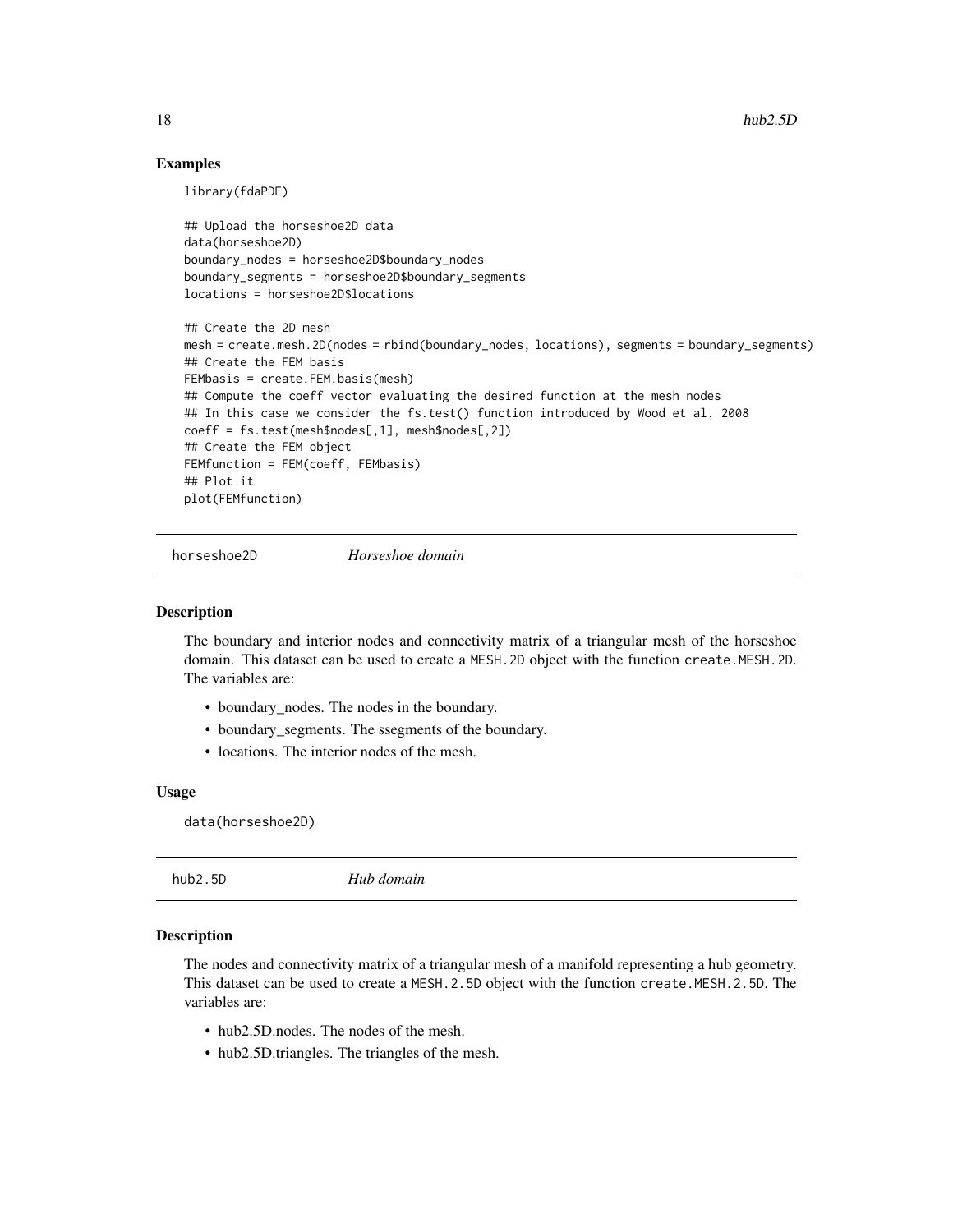#### <span id="page-18-0"></span>image.FEM 19

#### Usage

data(hub2.5D)

<span id="page-18-1"></span>image.FEM *Image Plot of a 2D FEM object*

#### Description

Image plot of a FEM object, generated by the function FEM or returned by smooth.FEM and FPCA.FEM. Only FEM objects defined over a 2D mesh can be plotted with this method.

#### Usage

```
## S3 method for class 'FEM'
image(x, num_refinements, ...)
```
#### Arguments

x A 2D-mesh FEM object.

num\_refinements

A natural number specifying how many bisections should by applied to each triangular element for plotting purposes. This functionality is useful where a discretization with 2nd order Finite Element is applied.

... Arguments representing graphical options to be passed to [plot3d.](#page-0-0)

#### See Also

#### [FEM](#page-13-1) [plot.FEM](#page-19-1)

#### Examples

```
library(fdaPDE)
## Upload the horseshoe2D data
data(horseshoe2D)
boundary_nodes = horseshoe2D$boundary_nodes
boundary_segments = horseshoe2D$boundary_segments
locations = horseshoe2D$locations
```

```
## Create the 2D mesh
mesh = create.mesh.2D(nodes = rbind(boundary_nodes, locations), segments = boundary_segments)
## Create the FEM basis
FEMbasis = create.FEM.basis(mesh)
## Compute the coeff vector evaluating the desired function at the mesh nodes
## In this case we consider the fs.test() function introduced by Wood et al. 2008
coeff = fs.test(mesh$nodes[,1], mesh$nodes[,2])
## Create the FEM object
FEMfunction = FEM(coeff, FEMbasis)
```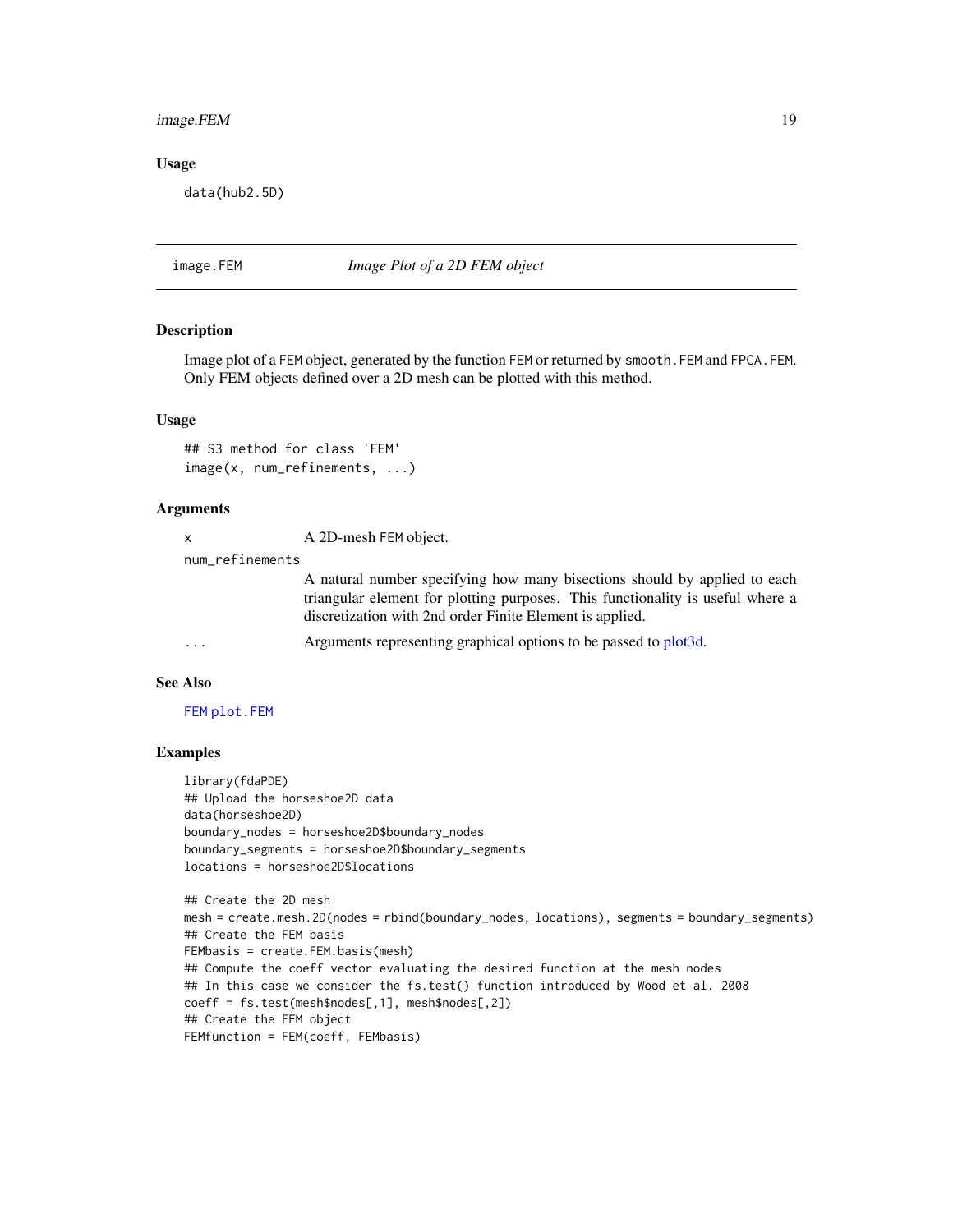## Plot the FEM function image(FEMfunction)

<span id="page-19-1"></span>plot.FEM *Plot a* FEM *object*

#### **Description**

Three-dimensional plot of a FEM object, generated by FEM or returned by smooth.FEM or FPCA.FEM. If the mesh of the FEMbasis component is of class mesh.2D both the 3rd axis and the color represent the value of the coefficients for the Finite Element basis expansion (coeff component of the FEM object).

#### Usage

```
## S3 method for class 'FEM'
plot(x, num_refinements, ...)
```
#### Arguments

| x | A FEM object. |
|---|---------------|
|---|---------------|

num\_refinements

A natural number specifying how many bisections should be applied to each triangular element for plotting purposes. This functionality is useful where a discretization with 2nd order Finite Element is applied. This parameter can be specified only when a FEM object defined over a 2D mesh is plotted.

```
... Arguments representing graphical options to be passed to plot3d.
```
#### See Also

[FEM](#page-13-1), [image.FEM](#page-18-1)

#### Examples

library(fdaPDE) ## Upload the horseshoe2D data data(horseshoe2D) boundary\_nodes = horseshoe2D\$boundary\_nodes boundary\_segments = horseshoe2D\$boundary\_segments locations = horseshoe2D\$locations

```
## Create the 2D mesh
mesh = create.mesh.2D(nodes = rbind(boundary_nodes, locations), segments = boundary_segments)
## Create the FEM basis
FEMbasis = create.FEM.basis(mesh)
## Compute the coeff vector evaluating the desired function at the mesh nodes
## In this case we consider the fs.test() function introduced by Wood et al. 2008
coeff = fs.test(mesh$nodes[,1], mesh$nodes[,2])
```
<span id="page-19-0"></span>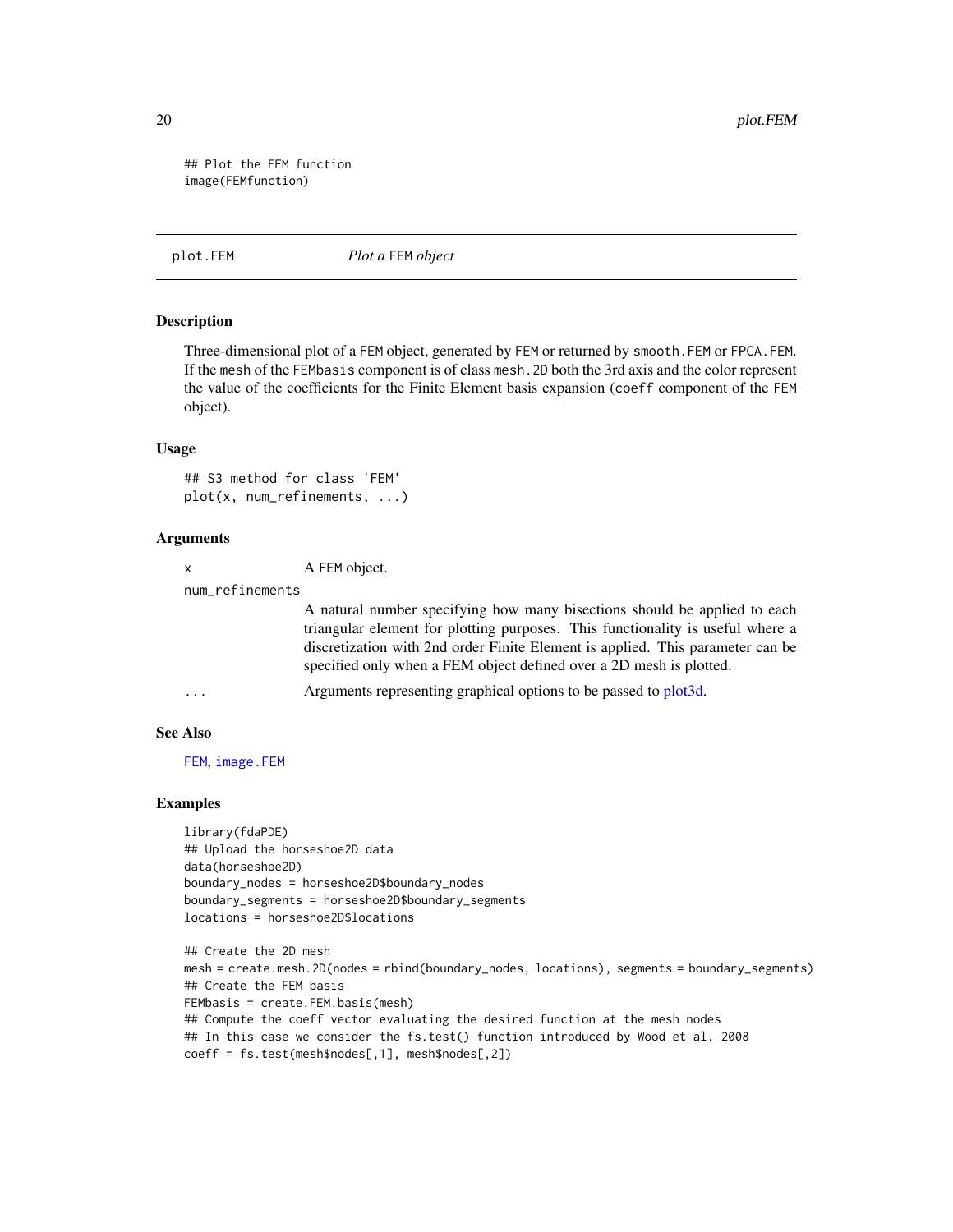#### <span id="page-20-0"></span>plot.mesh.2.5D 21

```
## Create the FEM object
FEMfunction = FEM(coeff, FEMbasis)
## Plot the FEM function
plot(FEMfunction)
```
plot.mesh.2.5D *Plot a mesh.2.5D object*

#### Description

Plot the triangulation of a mesh.2.5D object, generated by create.mesh.2.5D

#### Usage

```
## S3 method for class 'mesh.2.5D'
plot(x, \ldots)
```
#### Arguments

|          | A mesh. 2.5D object generated by create.mesh. 2.5D.           |
|----------|---------------------------------------------------------------|
| $\cdots$ | Arguments representing graphical options to be passed to par. |

#### Examples

library(fdaPDE)

```
## Upload the hub2.5D the data
data(hub2.5D)
hub2.5D.nodes = hub2.5D$hub2.5D.nodes
hub2.5D.triangles = hub2.5D$hub2.5D.triangles
## Create mesh
mesh = create.mesh.2.5D(nodes = hub2.5D.nodes, triangles = hub2.5D.triangles)
```

```
plot(mesh)
```
plot.mesh.2D *Plot a mesh.2D object*

#### Description

Plot a mesh.2D object, generated by create.mesh.2D or refine.mesh.2D.

#### Usage

## S3 method for class 'mesh.2D'  $plot(x, \ldots)$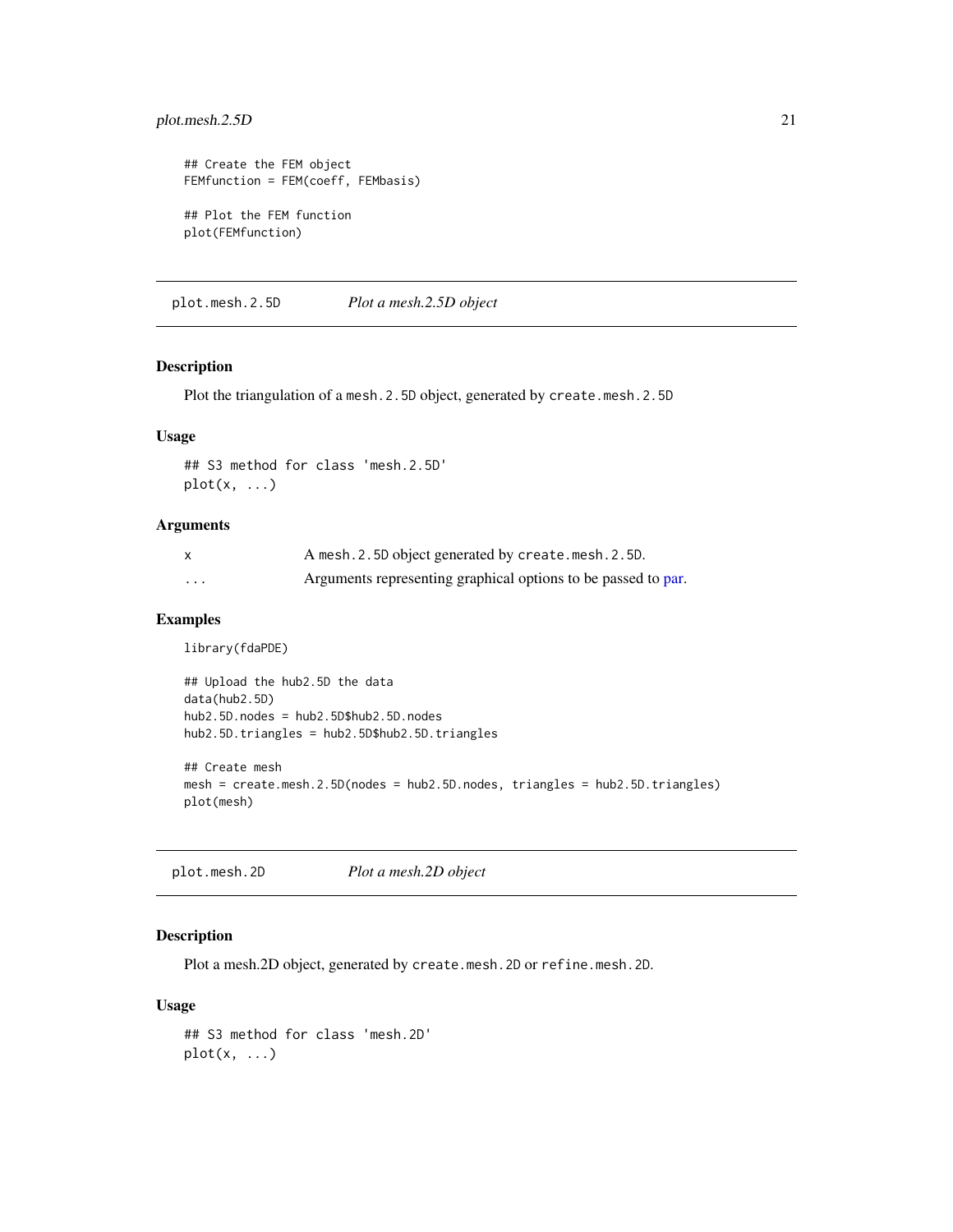<span id="page-21-0"></span>22 quasicircle2D

#### **Arguments**

| X        | A mesh. 2D object defining the triangular mesh, as generated by create. mesh. 2D<br>orrefine.mesh.2D. |
|----------|-------------------------------------------------------------------------------------------------------|
| $\cdots$ | Arguments representing graphical options to be passed to par.                                         |

#### Examples

library(fdaPDE)

```
## Upload the quasicirle2D data
data(quasicircle2D)
boundary_nodes = quasicircle2D$boundary_nodes
boundary_segments = quasicircle2D$boundary_segments
locations = quasicircle2D$locations
data = quasicircle2D$data
## Create mesh
mesh = create.mesh.2D(nodes = rbind(boundary_nodes, locations), segments = boundary_segments)
```

```
## Plot the mesh
plot(mesh)
```
quasicircle2D *Quasicircle2D domain*

#### Description

The boundary and interior nodes and connectivity matrix of a triangular mesh of a quasicircular domain, together with a non-stationary field observed over the nodes of the mesh. This dataset can be used to create a MESH.2D object with the function create.MESH.2D and to test the smooth.FEM function. The variables are:

- boundary\_nodes. The nodes in the boundary.
- boundary\_segments. The ssegments of the boundary.
- locations. The interior nodes of the mesh.
- data. The vector of observations.

#### Usage

data(quasicircle2D)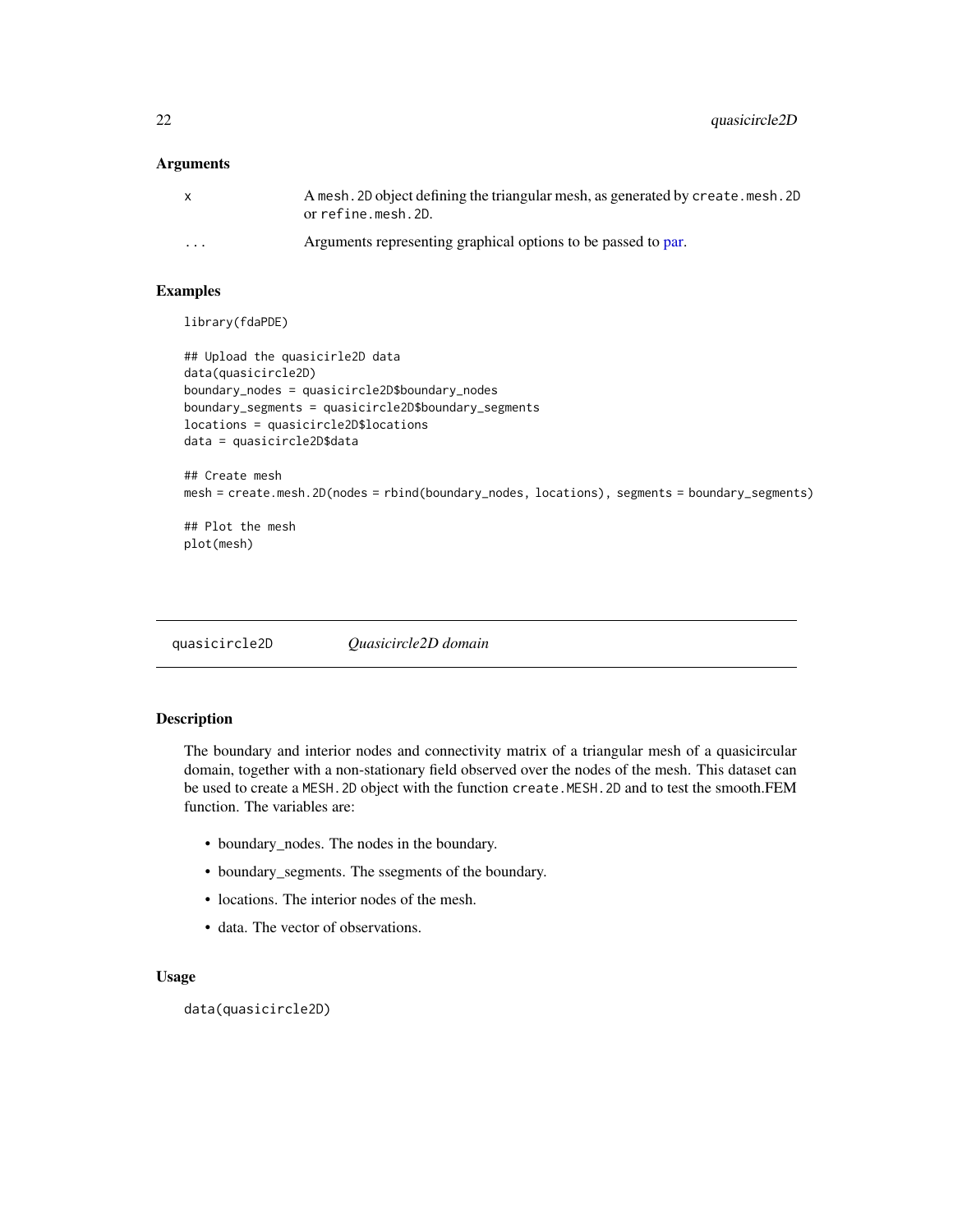#### <span id="page-22-0"></span>Description

The mesh of a quasicircular domain, together with a non-stationary field observed over seven circular subdomains and the incindence matrix defining the subdomains used by Azzimonti et. al 2015. This dataset can be used to test the smooth.FEM function for areal data. The variables are:

- incidence\_matrix. The 7-by-630 incidence matrix.
- data. The vector of observations.
- mesh. The mesh for areal data.

#### Usage

```
data(quasicircle2Dareal)
```
#### References

Azzimonti, L., Sangalli, L. M., Secchi, P., Domanin, M., & Nobile, F. (2015). Blood flow velocity field estimation via spatial regression with PDE penalization. Journal of the American Statistical Association, 110(511), 1057-1071.

<span id="page-22-1"></span>refine.mesh.2D *Refine a 2D triangular mesh*

#### Description

This function refines a Constrained Delaunay triangulation into a Conforming Delaunay triangulation. This is a wrapper of the Triangle library (http://www.cs.cmu.edu/~quake/triangle.html). It can be used to refine a mesh previously created with [create.mesh.2D.](#page-4-1) The algorithm can add Steiner points (points through which the segments are splitted) in order to meet the imposed refinement conditions.

#### Usage

```
refine.mesh.2D(mesh, minimum_angle, maximum_area, delaunay, verbosity)
```
#### Arguments

| mesh          | A mesh. 2D object representing the triangular mesh, created by create.mesh. 2D.                         |
|---------------|---------------------------------------------------------------------------------------------------------|
| minimum_angle | A scalar specifying a minimun value for the triangles angles.                                           |
| maximum_area  | A scalar specifying a maximum value for the triangles areas.                                            |
| delaunay      | A boolean parameter indicating whether or not the output mesh should satisfy<br>the Delaunay condition. |
| verbosity     | This can be $'0', '1'$ or $'2'.$ It indicates the level of verbosity in the triangulation<br>process.   |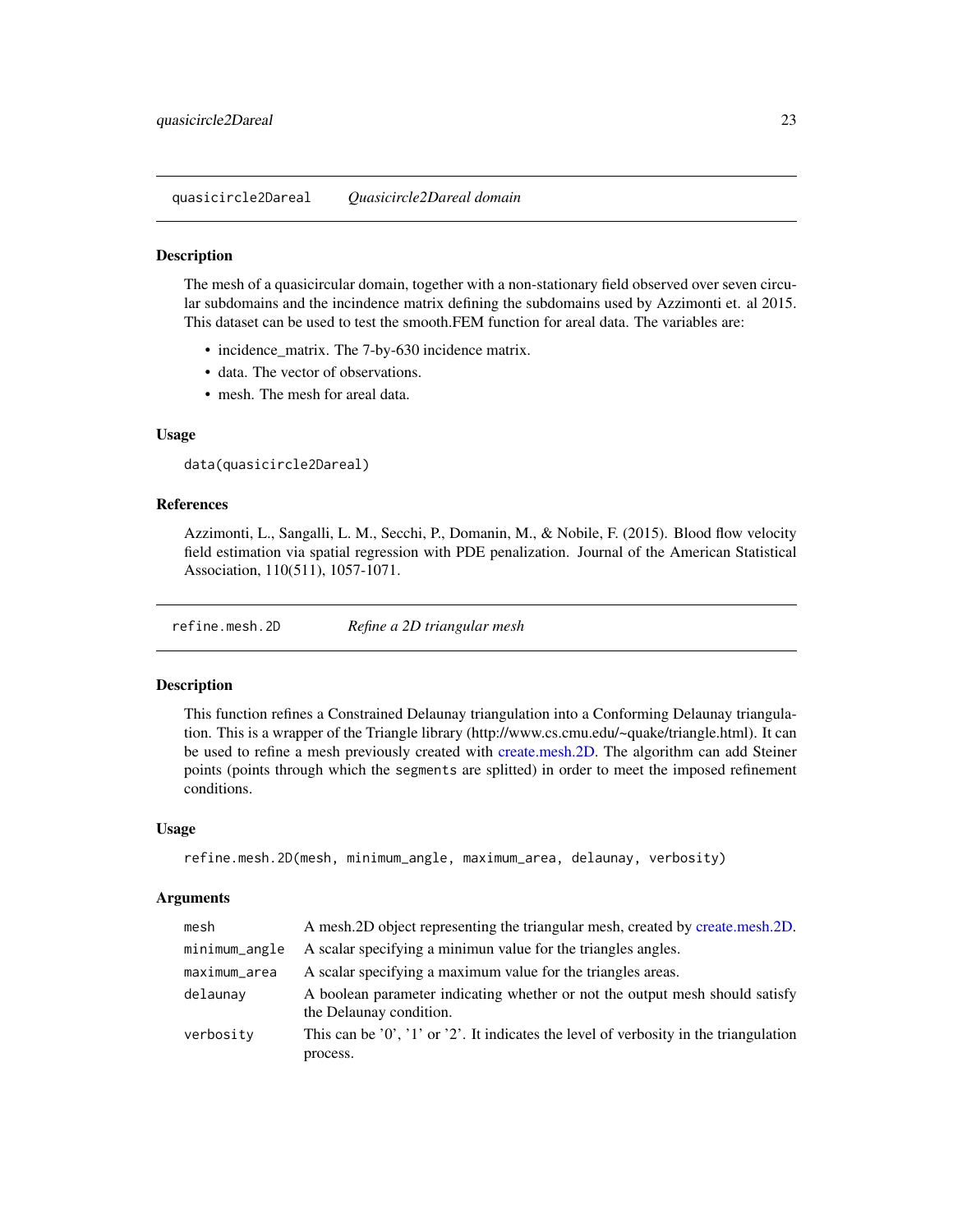#### <span id="page-23-0"></span>Value

A mesh.2D object representing the refined triangular mesh, with the following output:

- nodesA #nodes-by-2 matrix containing the x and y coordinates of the mesh nodes.
- nodesmarkersA vector of length #nodes, with entries either '1' or '0'. An entry '1' indicates that the corresponding node is a boundary node; an entry '0' indicates that the corresponding node is not a boundary node.
- nodesattributesnodesattributes A matrix with #nodes rows containing nodes' attributes. These are passed unchanged to the output. If a node is added during the triangulation process or mesh refinement, its attributes are computed by linear interpolation using the attributes of neighboring nodes. This functionality is for instance used to compute the value of a Dirichlet boundary condition at boundary nodes added during the triangulation process.
- triangles A #triangles-by-3 (when order = 1) or #triangles-by-6 (when order = 2) matrix.
- edgesA #edges-by-2 matrix. Each row contains the row's indices of the nodes where the edge starts from and ends to.
- edgesmarkersA vector of lenght #edges with entries either '1' or '0'. An entry '1' indicates that the corresponding element in edge is a boundary edge; an entry '0' indicates that the corresponding edge is not a boundary edge.
- neighborsA #triangles-by-3 matrix. Each row contains the indices of the three neighbouring triangles. An entry '-1' indicates that one edge of the triangle is a boundary edge.
- holesA #holes-by-2 matrix containing the x and y coordinates of a point internal to each hole of the mesh. These points are used to carve holes in the triangulation, when the domain has holes.
- orderEither '1' or '2'. It specifies wether each mesh triangle should be represented by 3 nodes (the triangle' vertices) or by 6 nodes (the triangle's vertices and midpoints). These are respectively used for linear (order  $= 1$ ) and quadratic (order  $= 2$ ) Finite Elements.

#### See Also

[create.mesh.2D](#page-4-1), [create.FEM.basis](#page-2-1)

#### Examples

library(fdaPDE)

```
## Upload the quasicircle2D data
data(quasicircle2D)
boundary_nodes = quasicircle2D$boundary_nodes
boundary_segments = quasicircle2D$boundary_segments
locations = quasicircle2D$locations
data = quasicircle2D$data
```

```
## Create mesh from boundary:
mesh = create.mesh.2D(nodes = boundary_nodes, segments = boundary_segments)
plot(mesh)
## Refine the mesh with the maximum area criterion:
finemesh = refine.mesh.2D(mesh = mesh, maximum_area = 0.1)
plot(finemesh)
```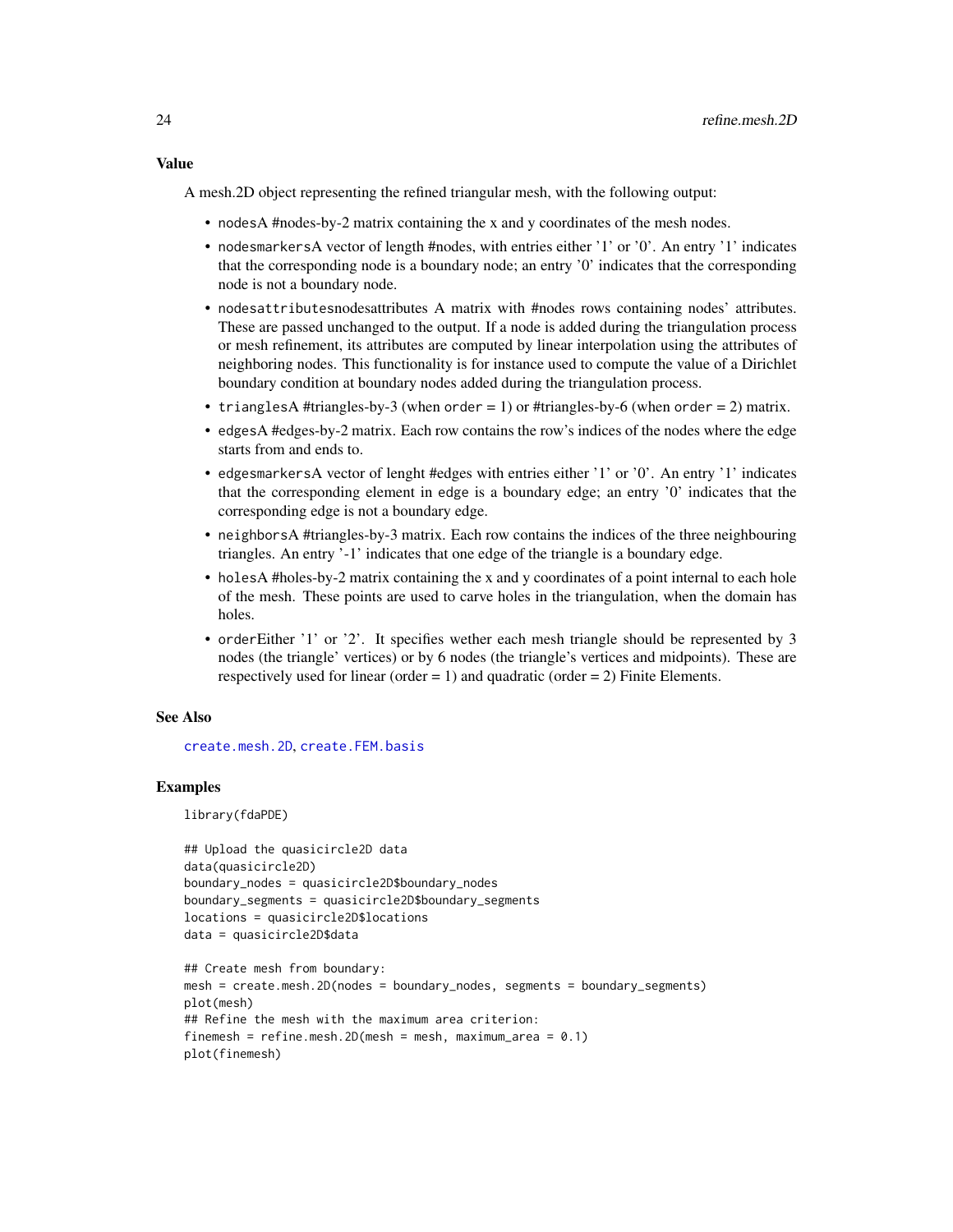```
## Refine the mesh with the minimum angle criterion:
finemesh2 = refine.mesh.2D(mesh = mesh, minimum_angle = 30)
plot(finemesh2)
```
smooth.FEM *Spatial regression with differential regularization*

#### Description

This function implements a spatial regression model with differential regularization. The regularizing term involves a Partial Differential Equation (PDE). In the simplest case the PDE involves only the Laplacian of the spatial field, that induces an isotropic smoothing. When prior information about the anisotropy or non-stationarity is available the PDE involves a general second order linear differential operator with possibly space-varying coefficients. The technique accurately handle data distributed over irregularly shaped domains. Moreover, various conditions can be imposed at the domain boundaries.

#### Usage

```
smooth.FEM(locations = NULL, observations, FEMbasis, lambda,
     covariates = NULL, PDE_parameters=NULL, incidence_matrix = NULL,
     BC = NULL, GCV = FALSE, GCVmethod = "Stochastic", nrealizations = 100)
```
#### Arguments

| locations    | A #observations-by-2 matrix in the 2D case and #observations-by-3 matrix in<br>the 2.5D case, where each row specifies the spatial coordinates x and y (and<br>z in 2.5D) of the corresponding observation in the vector observations. If<br>the locations of the observations coincide with (or are a subset of) the nodes of<br>the mesh in the FEMbasis, leave the parameter locations = NULL for a faster<br>implementation.                                                |
|--------------|---------------------------------------------------------------------------------------------------------------------------------------------------------------------------------------------------------------------------------------------------------------------------------------------------------------------------------------------------------------------------------------------------------------------------------------------------------------------------------|
| observations | A vector of length #observations with the observed data values over the domain.<br>If the locations argument is left NULL the vector of the observations have to<br>be of length #nodes of the mesh in the FEMbasis. In this case, each observation<br>is associated to the corresponding node in the mesh. If the observations are<br>observed only on a subset of the mesh nodes, fill with NA the values of the vector<br>observations in correspondence of unobserved data. |
| FEMbasis     | A FEMbasis object describing the Finite Element basis, as created by create. FEM. basis.                                                                                                                                                                                                                                                                                                                                                                                        |
| lambda       | A scalar or vector of smoothing parameters.                                                                                                                                                                                                                                                                                                                                                                                                                                     |
| covariates   | A #observations-by-#covariates matrix where each row represents the covariates<br>associated with the corresponding observed data value in observations and<br>each column is a different covariate.                                                                                                                                                                                                                                                                            |
|              | PDE parameters A list specifying the parameters of the PDE in the regularizing term. Default<br>is NULL, i.e. regularization is by means of the Laplacian (stationary, isotropic<br>case). If the coefficients of the PDE are constant over the domain PDE_parameters<br>must contain:                                                                                                                                                                                          |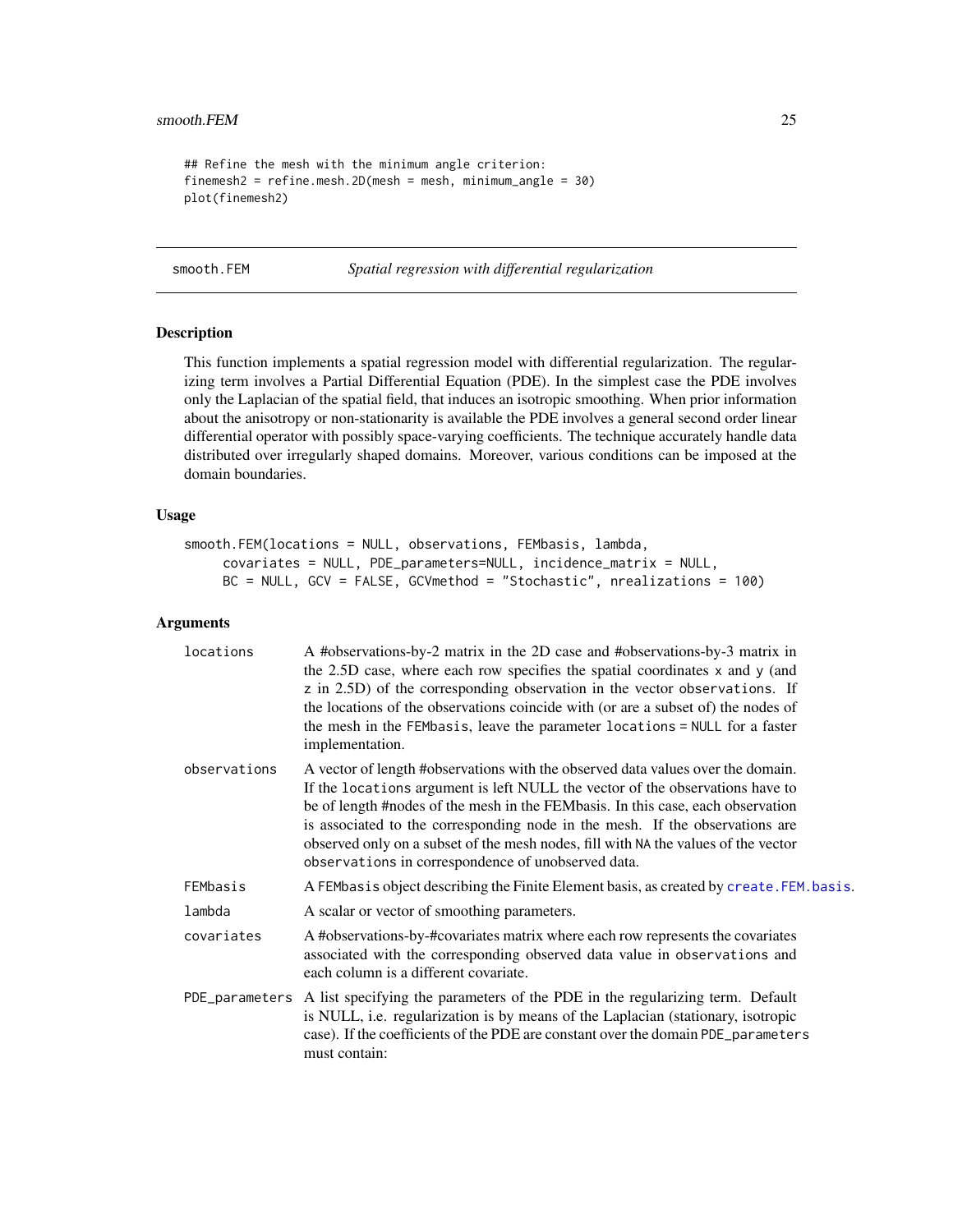- K, a 2-by-2 matrix of diffusion coefficients. This induces an anisotropic smoothing with a preferential direction that corresponds to the first eigenvector of the diffusion matrix K;
- b, a vector of length 2 of advection coefficients. This induces a smoothing only in the direction specified by the vector b;
- c, a scalar reaction coefficient. c induces a shrinkage of the surface to zero.

If the coefficients of the PDE are space-varying PDE\_parameters must contain:

- K, a function that for each spatial location in the spatial domain (indicated by the vector of the 2 spatial coordinates) returns a 2-by-2 matrix of diffusion coefficients. The function must support recycling for efficiency reasons, thus if the input parameter is a #point-by-2 matrix, the output should be an array with dimensions 2-by-2-by-#points.
- b, a function that for each spatial location in the spatial domain returns a vector of length 2 of transport coefficients. The function must support recycling for efficiency reasons, thus if the input parameter is a #point-by-2 matrix, the output should be a matrix with dimensions 2-by-#points;
- c, a function that for each spatial location in the spatial domain returns a scalar reaction coefficient. The function must support recycling for efficiency reasons, thus if the input parameter is a #point-by-2 matrix, the output should be a vector with length #points;
- u, a function that for each spatial location in the spatial domain returns a scalar reaction coefficient. u induces a reaction effect. The function must support recycling for efficiency reasons, thus if the input parameter is a #point-by-2 matrix, the output should be a vector with length #points.

For 2.5D, only the Laplacian is available (PDE\_parameters=NULL).

| incidence_matrix |  |
|------------------|--|
|------------------|--|

|               | A #regions-by-#triangles matrix where the element $(i,j)$ equals 1 if the j-th tri-<br>angle is in the i-th region and 0 otherwise. This is needed only for areal data. In<br>case of pointwise data, this parameter is set to NULL.                                             |
|---------------|----------------------------------------------------------------------------------------------------------------------------------------------------------------------------------------------------------------------------------------------------------------------------------|
| ВC.           | A list with two vectors: BC_indices, a vector with the indices in nodes of<br>boundary nodes where a Dirichlet Boundary Condition should be applied; BC_values,<br>a vector with the values that the spatial field must take at the nodes indicated in<br>BC_indices.            |
| GCV           | Boolean. If TRUE the following quantities are computed: the trace of the smooth-<br>ing matrix, the estimated error standard deviation, and the Generalized Cross<br>Validation criterion, for each value of the smoothing parameter specified in<br>lambda.                     |
| GCVmethod     | This parameter is considered only when GCV=TRUE. It can be either "Exact" or<br>"Stochastic". If set to "Exact" the algoritm performs an exact (but possibly slow)<br>computation of the GCV index. If set to "Stochastic" the GCV is approximated<br>by a stochastic algorithm. |
| nrealizations | This parameter is considered only when GCV=TRUE and GCVmethod = "Stochastic".<br>It is a positive integer that represents the number of uniform random variables<br>used in stochastic GCV computation.                                                                          |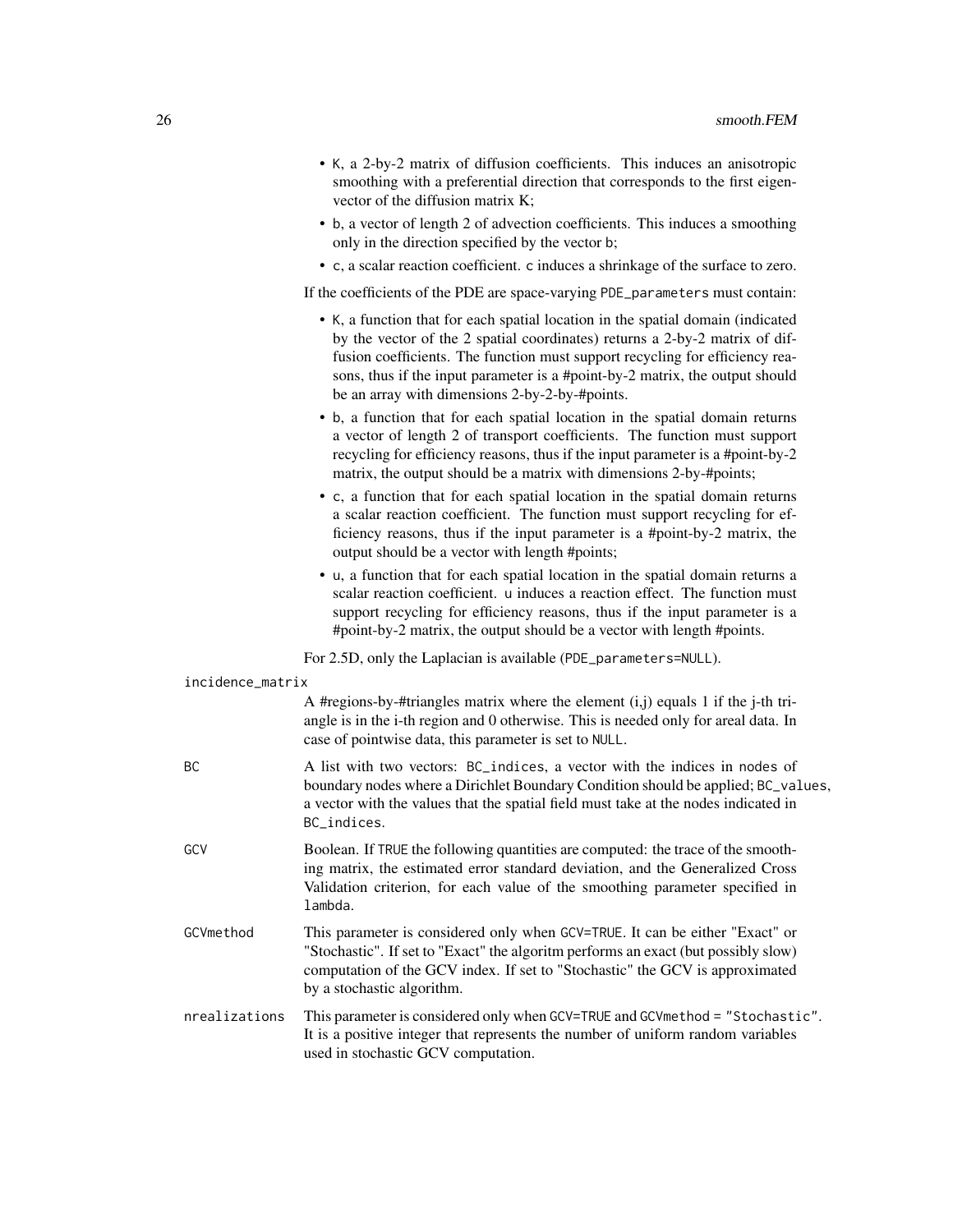#### smooth.FEM 27

#### Value

A list with the following variables:

- fit.FEMA FEM object that represents the fitted spatial field.
- PDEmisfit.FEMA FEM object that represents the Laplacian of the estimated spatial field.
- betaIf covariates is not NULL, a matrix with number of rows equal to the number of covariates and numer of columns equal to length of lambda. The jth column represents the vector of regression coefficients when the smoothing parameter is equal to lambda[j].
- edfIf GCV is TRUE, a scalar or vector with the trace of the smoothing matrix for each value of the smoothing parameter specified in lambda.
- stderrIf GCV is TRUE, a scalar or vector with the estimate of the standard deviation of the error for each value of the smoothing parameter specified in lambda.
- GCVIf GCV is TRUE, a scalar or vector with the value of the GCV criterion for each value of the smoothing parameter specified in lambda.

#### References

- Sangalli, L. M., Ramsay, J. O., Ramsay, T. O. (2013). Spatial spline regression models. Journal of the Royal Statistical Society: Series B (Statistical Methodology), 75(4), 681-703.
- Azzimonti, L., Sangalli, L. M., Secchi, P., Domanin, M., Nobile, F. (2015). Blood flow velocity field estimation via spatial regression with PDE penalization. Journal of the American Statistical Association, 110(511), 1057-1071.

#### Examples

library(fdaPDE)

```
#### No prior information about anysotropy/non-stationarity (laplacian smoothing) ####
data(horseshoe2D)
boundary_nodes = horseshoe2D$boundary_nodes
boundary_segments = horseshoe2D$boundary_segments
locations = horseshoe2D$locations
mesh = create.mesh.2D(nodes = rbind(boundary_nodes, locations), segments = boundary_segments)
FEMbasis = create.FEM.basis(mesh)
lambda = 10^{\circ}-1# no covariate
data = fs.test(mesh\$nodes[, 1], mesh\$nodes[, 2]) + rnorm(nrow(mesh\$nodes), sd = 0.5)solution = smooth.FEM(observations = data, FEMbasis = FEMbasis, lambda = lambda)
plot(solution$fit.FEM)
# with covariates
covariate = covs.test(mesh$nodes[,1], mesh$nodes[,2])
data = fs.test(mesh\$nodes[, 1], mesh\$nodes[, 2]) +2*covariate + rnorm(nrow(mesh\$nodes), sd = 0.5)
```

```
solution = smooth.FEM(observations = data, covariates = covariate,
                     FEMbasis = FEMbasis, lambda = lambda)
```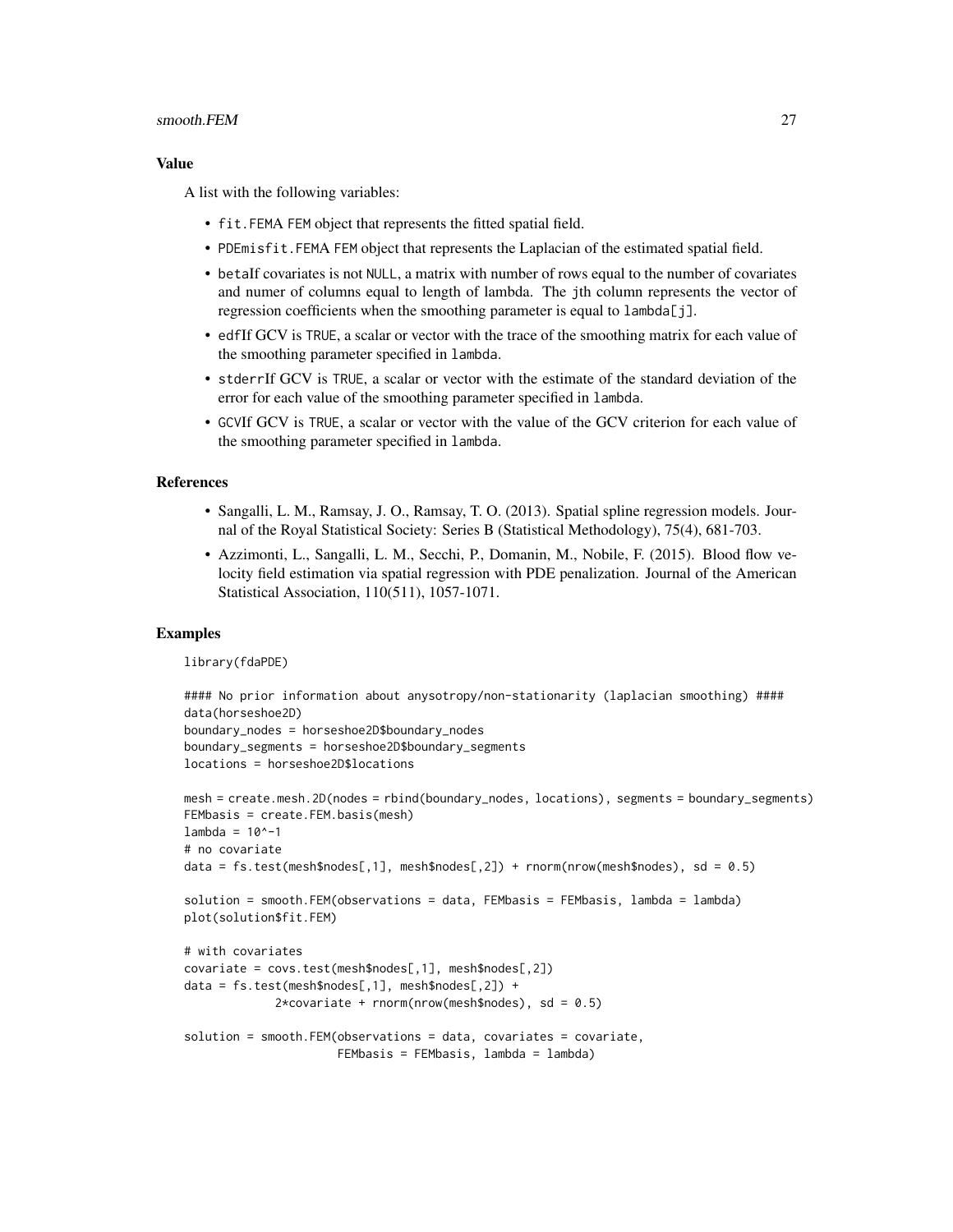```
# beta estimate:
solution$beta
# non-parametric estimate:
plot(solution$fit.FEM)
# Choose lambda with GCV:
lambda = 10^(-2:2)solution = smooth.FEM(observations = data,
                            covariates = covariate,
                            FEMbasis = FEMbasis,
                            lambda = lambda,
                            GCV = TRUE)
bestLambda = lambda[which.min(solution$GCV)]
#### Smoothing with prior information about anysotropy/non-stationarity and boundary conditions ####
# See Azzimonti et al. for reference to the current exemple
data(quasicircle2D)
boundary_nodes = quasicircle2D$boundary_nodes
boundary_segments = quasicircle2D$boundary_segments
locations = quasicircle2D$locations
data = quasicircle2D$data
mesh = create.mesh.2D(nodes = rbind(boundary_nodes, locations), segments = boundary_segments)
FEMbasis = create.FEM.basis(mesh)
lambda = 10^{\wedge} - 2# Set the PDE parameters
R = 2.8K1 = 0.1K2 = 0.2beta = 0.5K_func<-function(points)
{
  output = array(0, c(2, 2, new(points)))for (i in 1:nrow(points))
    output[,,i] = 10*rbind(c(points[i,2]^2 + K1*piphi[i,1]^2 +K2*(R^2 - points[i,1]^2 - points[i,2]^2),
                             (K1-1)*points[i,1]*points[i,2]),
                           c((K1-1)*points[i,1]*points[i,2],
                             points[i,1]^2 + K1*points[i,2]^2 +
                             K2*(R^2 - points[i,1]^2 - points[i,2]^2))output
}
b_func<-function(points)
{
  output = array(0, c(2, nrow(points)))
  for (i in 1:nrow(points))
   output[,i] = 10*beta*c(points[i,1],points[i,2])
  output
}
```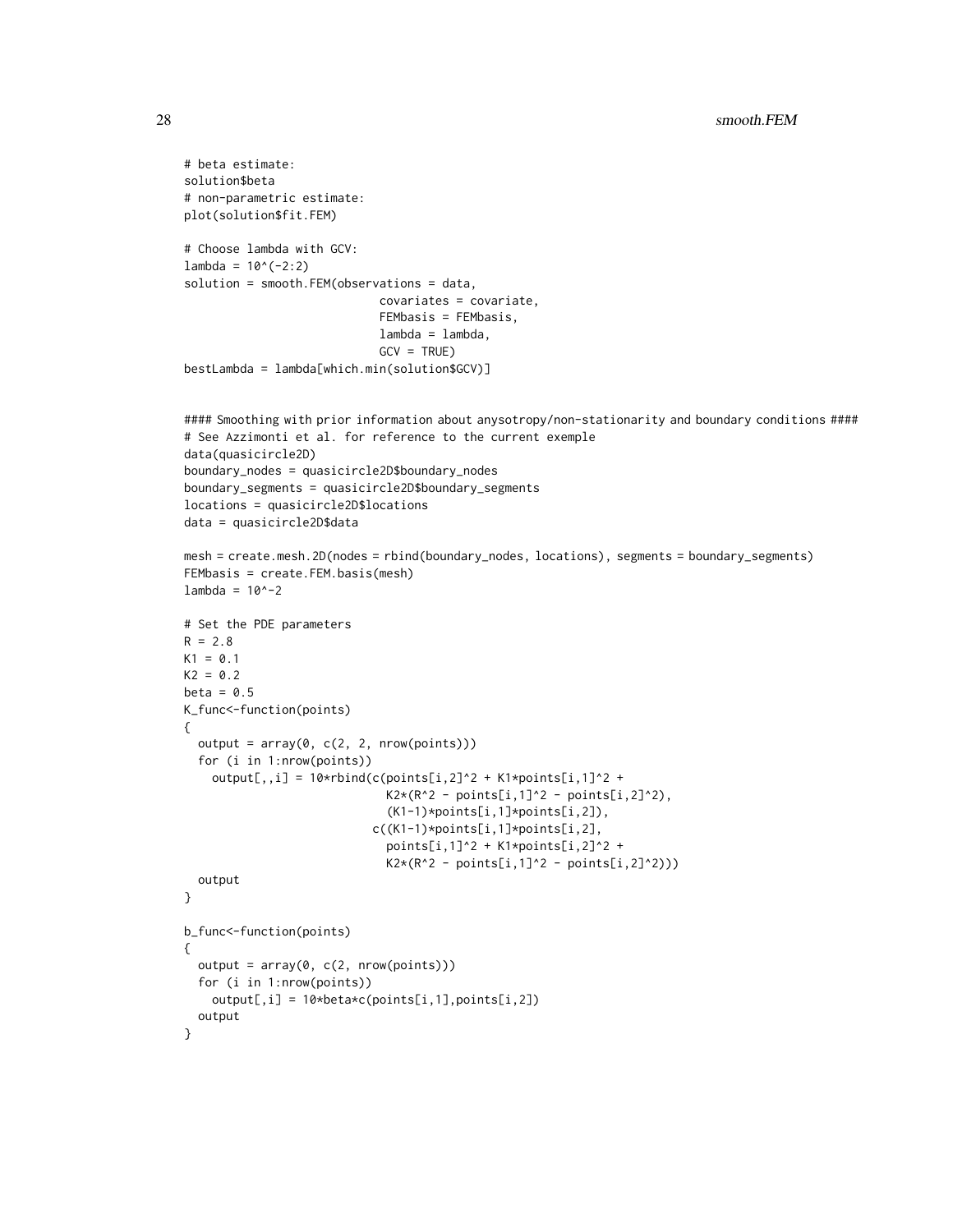```
c_func<-function(points)
{
  rep(c(0), nrow(points))
}
u_func<-function(points)
{
  rep(c(0), nrow(points))
}
PDE_parameters = list(K = K_func, b = b_func, c = c_func, u = u_func)# Set the boundary conditions
BC = NULLBC$BC_indices = which(mesh$nodesmarkers == 1) # b.c. on the complete boundary
BC$BC_values = rep(0,length(BC$BC_indices)) # homogeneus b.c.
# Since the data locations are a subset of the mesh nodes for a faster solution use:
dataNA = rep(NA, FEMbasis$nbasis)
dataNA[mesh$nodesmarkers == 0] = data
solution = smooth.FEM(observations = dataNA,
                            FEMbasis = FEMbasis,
                            lambda = lambda,
                            PDE_parameters = PDE_parameters,
                            BC = BCplot(solution$fit.FEM)
image(solution$fit.FEM)
#### Smoothing with areal data ####
# See Azzimonti et al. for reference to the current exemple
data(quasicircle2Dareal)
incidence_matrix = quasicircle2Dareal$incidence_matrix
data = quasicircle2Dareal$data
mesh = quasicircle2Dareal$mesh
FEMbasis = create.FEM.basis(mesh)
lambda = 10^{\circ} - 4# Set the PDE parameters
R = 2.8K1 = 0.1K2 = 0.2beta = 0.5K_func<-function(points)
{
  output = array(0, c(2, 2, nrow(points)))for (i in 1:nrow(points))
    output[,,i] = 10*rbind(c(points[i,2]^2 + K1*points[i,1]^2 +K2*(R^2 - points[i,1]^2 - points[i,2]^2),(K1-1)*points[i,1]*points[i,2]),
                           c((K1-1)*points[i,1]*points[i,2],
                             points[i,1]<sup>^2</sup> + K1*points[i,2]^2 +
                             K2*(R^2 - points[i,1]^2 - points[i,2]^2)
```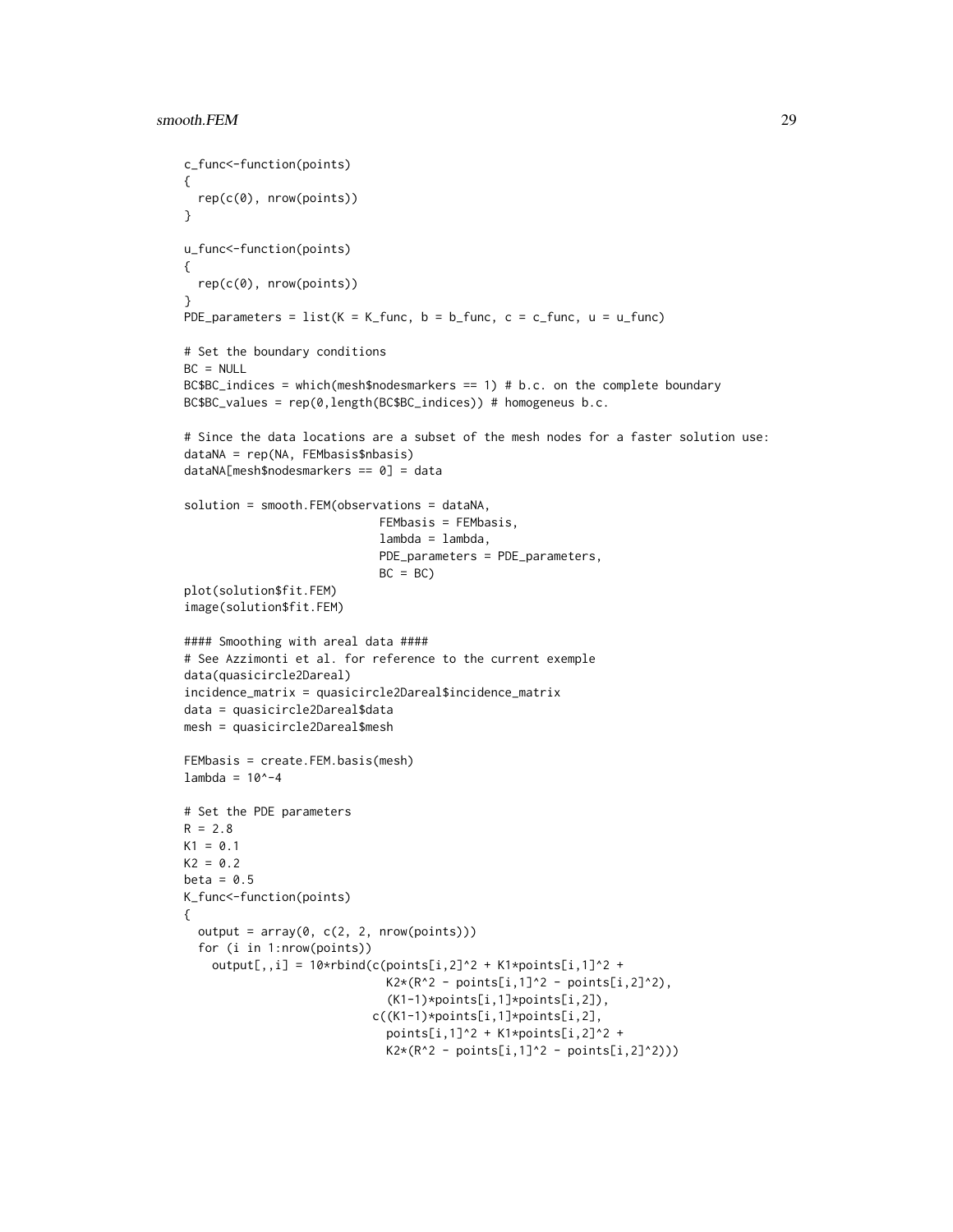```
output
}
b_func<-function(points)
{
  output = array(0, c(2, nrow(points)))
  for (i in 1:nrow(points))
   output[,i] = 10*beta*c(points[i,1],points[i,2])
 output
}
c_func<-function(points)
{
  rep(c(0), nrow(points))
}
u_func<-function(points)
{
  rep(c(0), nrow(points))
}
PDE_parameters = list(K = K_func, b = b_func, c = c_func, u = u_func)# Set the boundary conditions
BC = NULLBC$BC_indices = which(mesh$nodesmarkers == 1) # b.c. on the complete boundary
BC$BC_values = rep(0,length(BC$BC_indices)) # homogeneus b.c.
solution = smooth.FEM(observations = data,
                            incidence_matrix = incidence_matrix,
                            FEMbasis = FEMbasis,
                            lambda = lambda,
                            PDE_parameters = PDE_parameters,
                            BC = BCplot(solution$fit.FEM)
image(solution$fit.FEM)
```